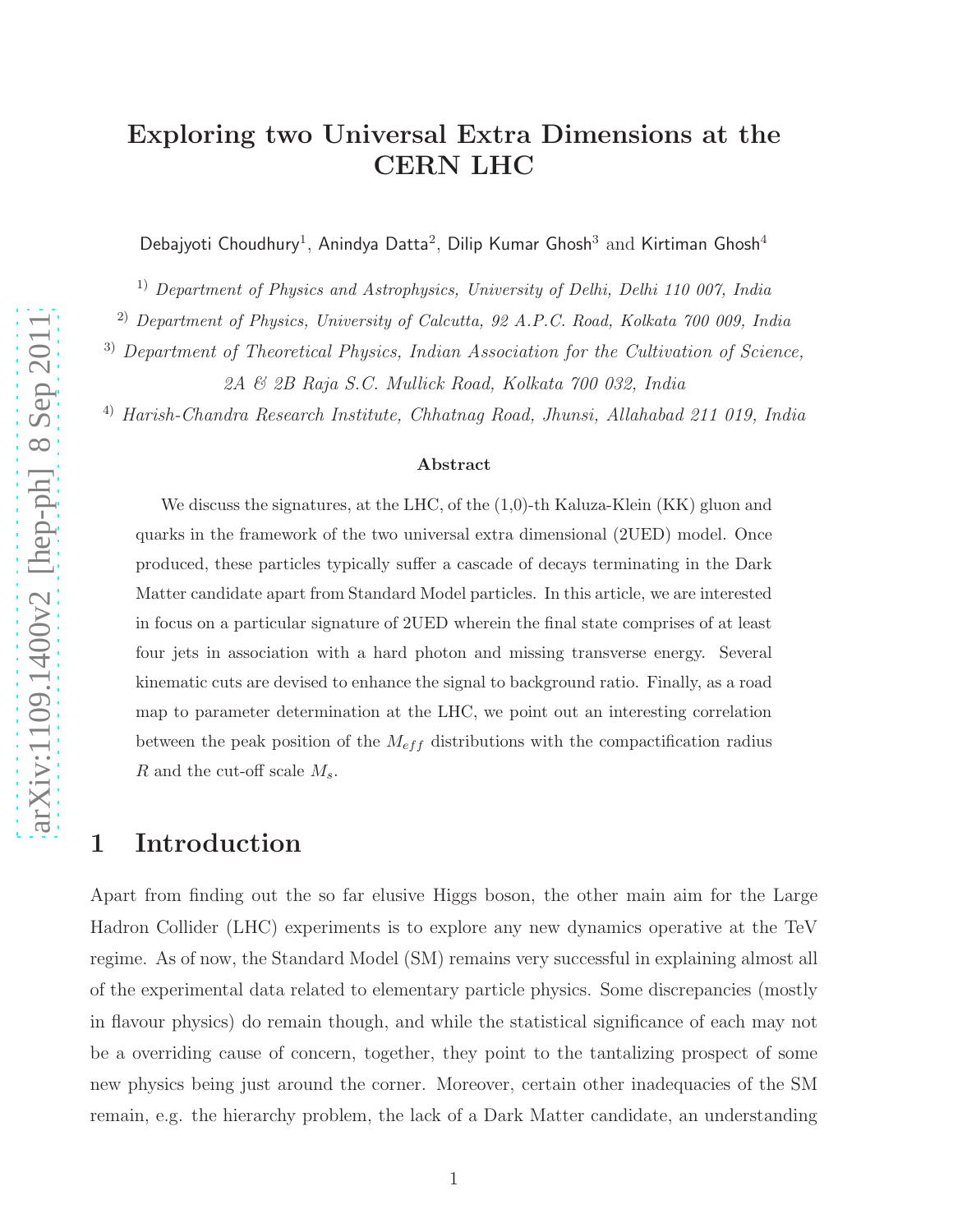of neutrino masses, a lack of sufficient baryogenesis etc. Such issues have led to a plethora of new physics models being proposed. In this endeavour, models defined in more than three spatial dimensions need special attention.

Originally, extra dimensions had been proposed as a way to achieve unification of gravity and electrodynamics. Although, the initial constructions were beset with problems and soon rendered irrelevant, in later years, extra dimensions found a natural place in string theory. However, traditionally such extra dimensions were sought to be compactified with a radius too small to be of any phenomenological consequence. On the other hand, in recent years, (large) extra dimensions have been invoked to solve the hierarchy problem of the SM. In the models proposed by Arkani-Hamed, Dimopoulos and Dvali [\[1\]](#page-26-0) and Randall and Sundrum [\[2\]](#page-26-1), for example, the SM is confined to a sub-space of the  $1 + (3 + \delta)$  dimensional manifold, while gravity can propagate into all of the  $4 + \delta$  dimensions. On the contrary, in another class of models, some or all the SM fields can propagate into space beyond the usual 1+3 dimensions. While the name Universal Extra Dimensional (UED) model [\[3\]](#page-26-2) strictly applies only to the case wherein each of the fields can percolate to all of the dimensions, the usage is often expanded to include scenarios wherein at least some of the SM fields propagate in more than four dimensions. Apart from a very rich phenomenology (which can be probed by the LHC), these models offer gauge coupling unification at a relatively low scale of energy [\[4](#page-26-3)[–6\]](#page-26-4), and naturally contain a weakly interacting massive stable particle, which can be a suitable candidate for cold dark matter [\[7](#page-27-0)[–10\]](#page-27-1). While the simplest UED scenario would have only one extra dimension (*minimal UED* or mUED model), a particularly interesting variant is the eponymous two Universal Extra Dimension (2UED) model [\[11,](#page-27-2)[12\]](#page-27-3). By definition, all the SM particles propagate in the entire  $1 + 3 + 2$ –dimensional space-time. Apart from providing a cold dark matter candidate [\[15\]](#page-27-4), this model naturally suppresses proton decay rate to below the current constraints [\[13\]](#page-27-5) as well as predicts the number of fermion generations [\[14\]](#page-27-6), the last features rendering it superior to the minimal UED model. Although other variants of the 2UED model have been proposed since [\[19\]](#page-27-7), we shall restrict ourselves to the simplest one.

For the sake of simplicity, let us assume that the two extra space–like dimensions have the same size. Furthermore, let us assume that the gauge structure as well as the particle content is the same<sup>[1](#page-1-0)</sup> as in the SM. Consequently, after compactification (discussed in detail in

<span id="page-1-0"></span><sup>&</sup>lt;sup>1</sup>Note that such a construction would be untenable in the mUED as parity is undefined in five dimensions.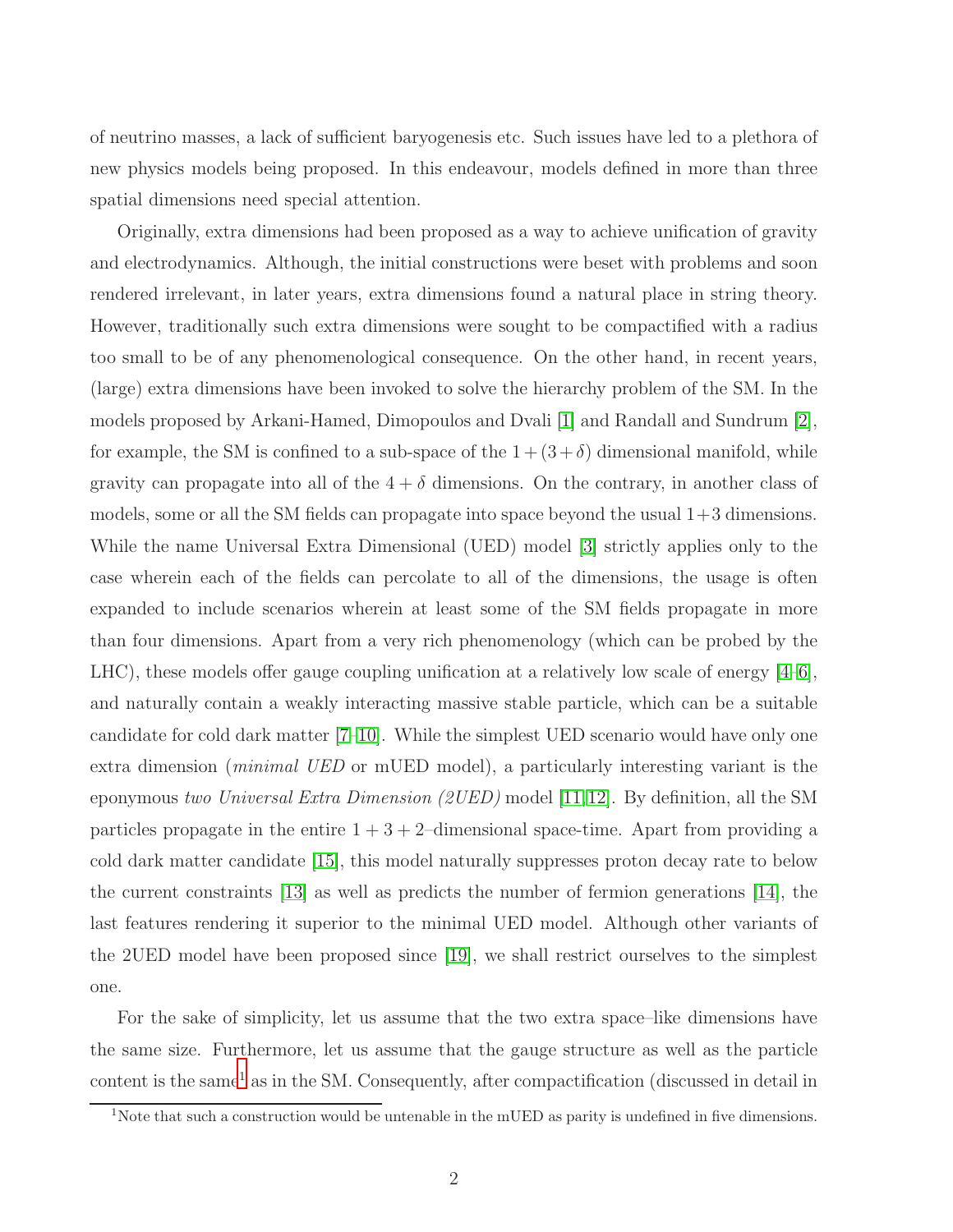a following section), the physical spectra will contain, apart from the SM particles, respective double towers of Kaluza-Klein (KK) excitations, with each excitation being specified by two integers,  $(i, j)$ , called the KK-numbers. In addition, the 5th and 6th components of the gauge bosons will appear in the low-energy theory as scalars transforming under the respective adjoint representations. Phenomenology of these spinless adjoints have been investigated in detail in Refs. [\[16](#page-27-8)[–18,](#page-27-9) [20](#page-27-10)[–22\]](#page-27-11).

In this article, we will discuss, instead, search strategies for the strongly interacting (1, 0)-mode particles, as their production is favoured at the LHC. Once produced, they will eventually decay to (1,0) mode EW gauge bosons/quarks along with SM quarks. The former decay, in turn, producing more stable SM particles like leptons, photons and quarks. Finally, the decay cascade terminates at the production of  $B<sub>H</sub><sup>(1,0)</sup>$ , the first scalar excitation of the  $U(1)$  gauge boson. This, being the lightest  $(1, 0)$  mode particle, cannot decay further due to the conservation of KK-parity. So, in general, production of  $(1,0)$  mode strongly interacting particles at the LHC will be characterised by the presence of number of leptons/jets/photons in association with transverse missing energy due to the weakly interacting  $B<sub>H</sub><sup>(1,0)</sup>$ . In this article, we will be interested in a particular signature of this type, namely,  $n$ -jets (with  $n \geq 4$ ) + single photon + missing transverse energy. The somewhat complementary signal comprising of multi-leptons plus missing energy at the LHC as well as at the ILC has been investigated in Ref. [\[22\]](#page-27-11).

The plan of the present article is as following. In section 2, we will discuss the 2UED model in general and particularly the SM in  $1 + 5$  dimensions. Section 3 will be devoted to the phenomenology of the (1, 0)-level of this model. In the next section, we will present our main result, i.e., the search strategies at the LHC operating with a center of mass energy of 7 and 14 TeV. Finally, we conclude in section 5.

### 2 Two Universal Extra Dimensions

In this section, we will briefly introduce the 2UED model, wherein all the SM fields can propagate universally in the  $(1 + 3 + 2)$ -dimensional space-time. With  $x^{\mu}$  ( $\mu = 0, 1, 2, 3$ ) denoting the Minkowski space, the compactification of the two extra dimensions can be described as follows:

• The flat extra dimensional space (before orbifolding) is a square with sides  $L$ , viz.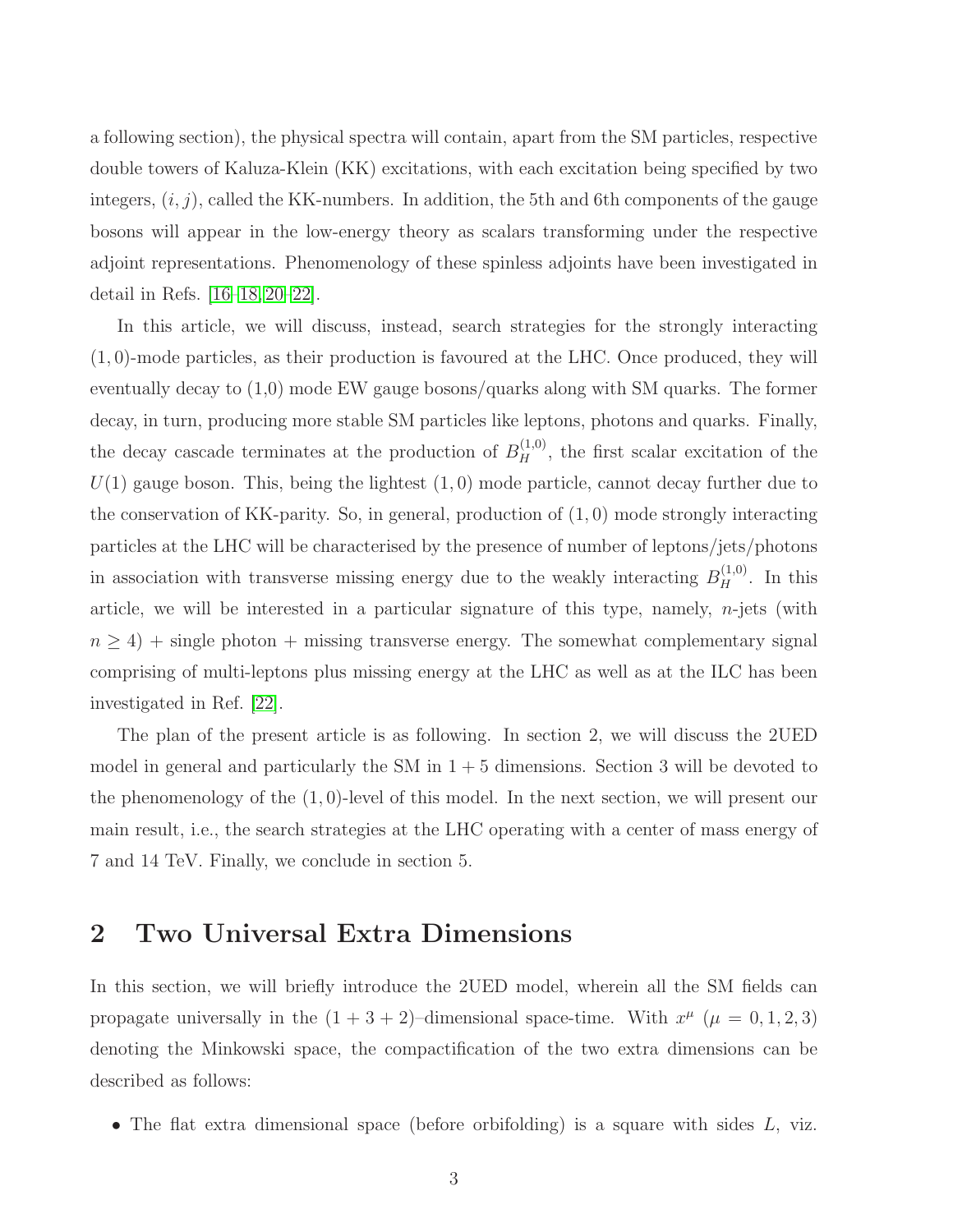$0 \leq x^4, x^5 \leq L$  [\[11,](#page-27-2) [12\]](#page-27-3)<sup>[2](#page-3-0)</sup>. Identifying the opposite sides of the square would make the compactified manifold a torus. However, toroidal compactification leads to 4D fermions that are vector-like with respect to any gauge symmetry. The alternative is to identify two pairs of adjacent sides of the square [\[11,](#page-27-2) [12\]](#page-27-3), namely,

<span id="page-3-1"></span>
$$
(y,0) \equiv (0,y), \quad (y,L) \equiv (L,y), \quad \forall \ y \in [0,L] . \tag{1}
$$

This is equivalent to folding the square along a diagonal and glueing the boundaries. The above mechanism automatically leaves at most a single 4D fermion of a given chirality as the zero mode of any chiral 6D fermion [\[12\]](#page-27-3).

• Clearly, the identification of Eq. [\(1\)](#page-3-1) is valid only if, for any pair of identified points, the Lagrangian assumes identical value for any field configuration, viz.

$$
\mathcal{L}|_{x^\mu,y,0}\ =\ \mathcal{L}|_{x^\mu,0,y};\quad \mathcal{L}|_{x^\mu,y,L}\ =\ \mathcal{L}|_{x^\mu,L,y}\ .
$$

This requirement fixes the boundary conditions for 6D scalar fields and Weyl fermions. While the gauge kinetic term allows for a two-fold ambiguity, the requirement that the boundary conditions for 6D scalar or fermionic fields be compatible with the gauge symmetry also fixes the boundary conditions for 6D gauge fields.

• Any 6D field (fermion/gauge or scalar)  $\Phi(x^{\mu}, x^4, x^5)$  can be decomposed as

$$
\Phi(x^{\mu}, x^4, x^5) = \frac{1}{L} \sum_{j,k} f_n^{(j,k)}(x^4, x^5) \Phi^{(j,k)}(x^{\mu}), \tag{2}
$$

where,

$$
f_n^{(j,k)}(x^4, x^5) = \frac{1}{1 + \delta_{j,0} \delta_{k,0}} \left[ e^{-in\pi/2} \cos\left(\frac{jx^4 + kx^5}{R} + \frac{n\pi}{2}\right) + \cos\left(\frac{kx^4 - jx^5}{R} + \frac{n\pi}{2}\right) \right],
$$
\n(3)

with the compactification radius  $R \equiv L/\pi$ . The 4D fields  $\Phi^{(j,k)}(x^{\mu})$  are the  $(j,k)$ -th KK-modes of the 6D field  $\Phi(x^{\alpha})$  and n is an integer whose value is restricted to 0, 1, 2 or 3 by the boundary conditions.

<span id="page-3-0"></span> ${}^{2}\text{In}$  accordance with Refs. [\[11,](#page-27-2) [12\]](#page-27-3), we have chosen the size of the extra dimensions to be the same. However, the most general case would imply two different sizes for these two directions. In absence of any obvious symmetry that relates these two length scales, we are thus considering only a specific choice.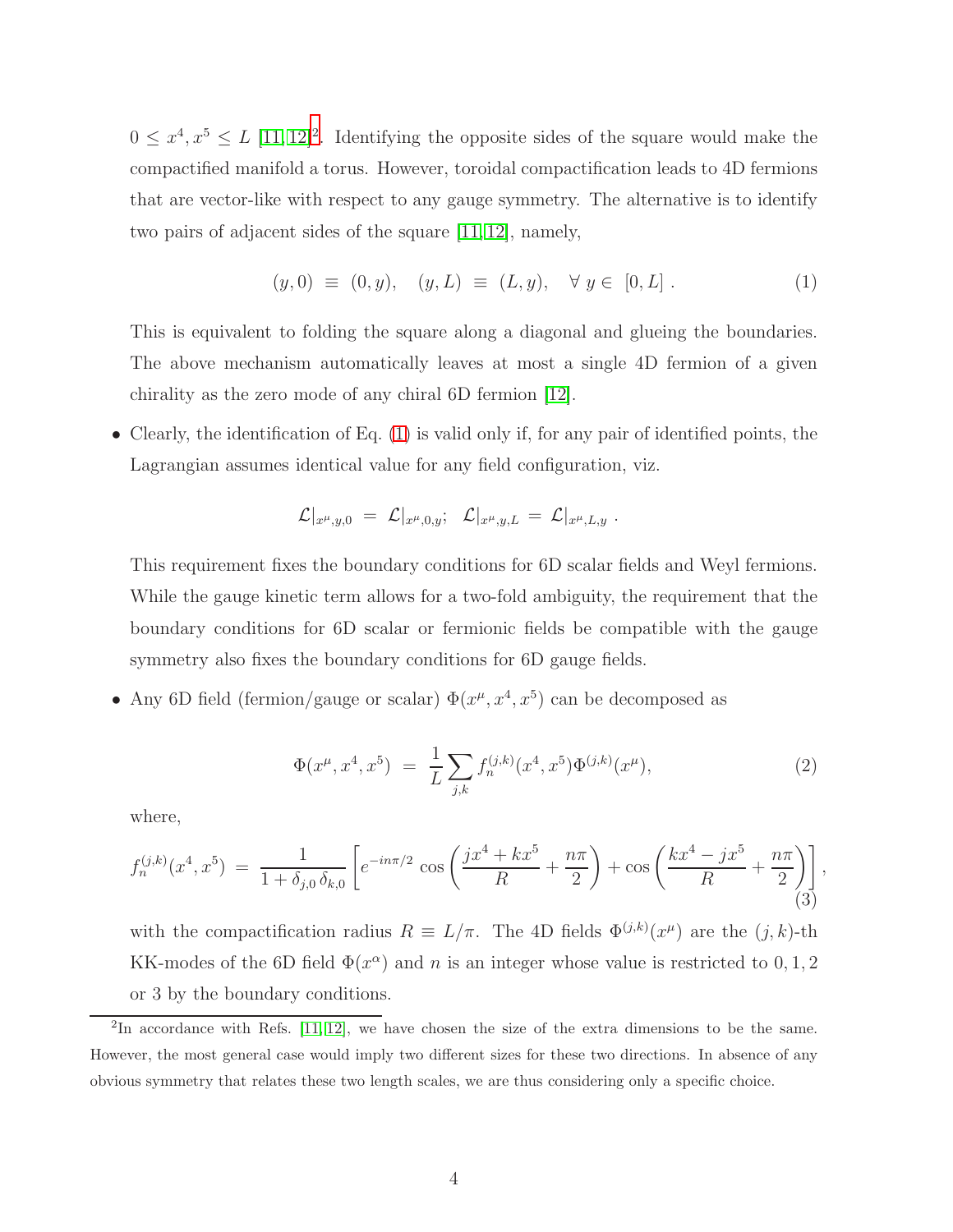• The functions  $f_n^{(j,k)}(x^4, x^5)$  should form a complete set on the compactified manifold, and, thus, must satisfy

$$
\frac{1}{L^2} \sum_{j,k} \left[ f_n^{(j,k)}(x^4, x^5) \right]^* f_n^{(j,k)}(x^{\prime 4}, x^{\prime 5}) = \delta(x^{\prime 4} - x^4) \delta(x^{\prime 5} - x^5). \tag{4}
$$

It is clear from the form of  $f_n^{(j,k)}$  that the functions  $f_n^{(1,0)}$  and  $f_n^{(0,1)}$  are not independent  $(f_n^{(0,1)} = (-1)^n f_n^{(1,0)}$ . Therefore, it is sufficient to take the set  $(j > 0, k \ge 0)$  along with  $j = k = 0$  to form a complete set of functions on the chiral square. It is also obvious from the form of  $f_n^{(j,k)}(x^4, x^5)$  that only  $n = 0$  allows zero mode  $(j = k = 0)$ fields in the 4D effective theory. The zero mode fields and the interactions among zero modes can be identified with the SM.

• In 6D, the Clifford algebra is generated by six anticommuting matrices,  $\Gamma^{\alpha}$ ,  $\alpha$  =  $0, 1, \ldots, 5$ , with the minimum dimensionality of the matrices being  $8 \times 8$ . Akin to 4D, the spinor representation of the  $SO(1,5)$  Lorentz symmetry is reducible and contains two irreducible Weyl representation characterized by different eigenvalues of the 6D chirality operator  $\bar{\Gamma} \equiv \Gamma^0 \Gamma^1 \Gamma^2 \Gamma^3 \Gamma^4 \Gamma^5$ . The chirality projection operators are defined as  $P_{\pm} = (1 \pm \bar{\Gamma})/2$ , where + and - label the 6D chiralities defined by the eigenvalues of  $\bar{\Gamma}$ , viz.

$$
\Psi_{\pm}(x^{\alpha}) = P_{\pm}\Psi(x^{\alpha}) , \qquad \bar{\Gamma}\Psi_{\pm}(x^{\alpha}) = \pm \Psi_{\pm}(x^{\alpha}). \tag{5}
$$

The chiral fermions in 6D have four components. Each 6D chiral fermion contains both the chiralities of  $SO(1,3)$ .

#### 2.1 Introduction to the SM in 6D (6DSM)

Now we move on to the Standard Model in 6-dimensions. In 6D, the fields and boundary conditions are chosen such that, upon compactification and orbifolding, the zero modes of the resulting effective theory reproduce the SM. The requirements of anomaly cancellation and fermion mass generation force the weak-doublet fermions to have opposite 6D chiralities with respect to the weak-singlet fermions. So the quarks of one generation are given by  $Q_+ \equiv (U_+, D_+), U_-, D_-.$  Since observed quarks and leptons have definite 4D chirality, an immediate constraint is imposed on the boundary conditions of doublet and singlet fermions. The 6D doublet quarks and leptons decompose into a double tower of heavy vector-like 4D fermion doublets with left-handed zero mode doublets. Similarly, each 6D singlet quark and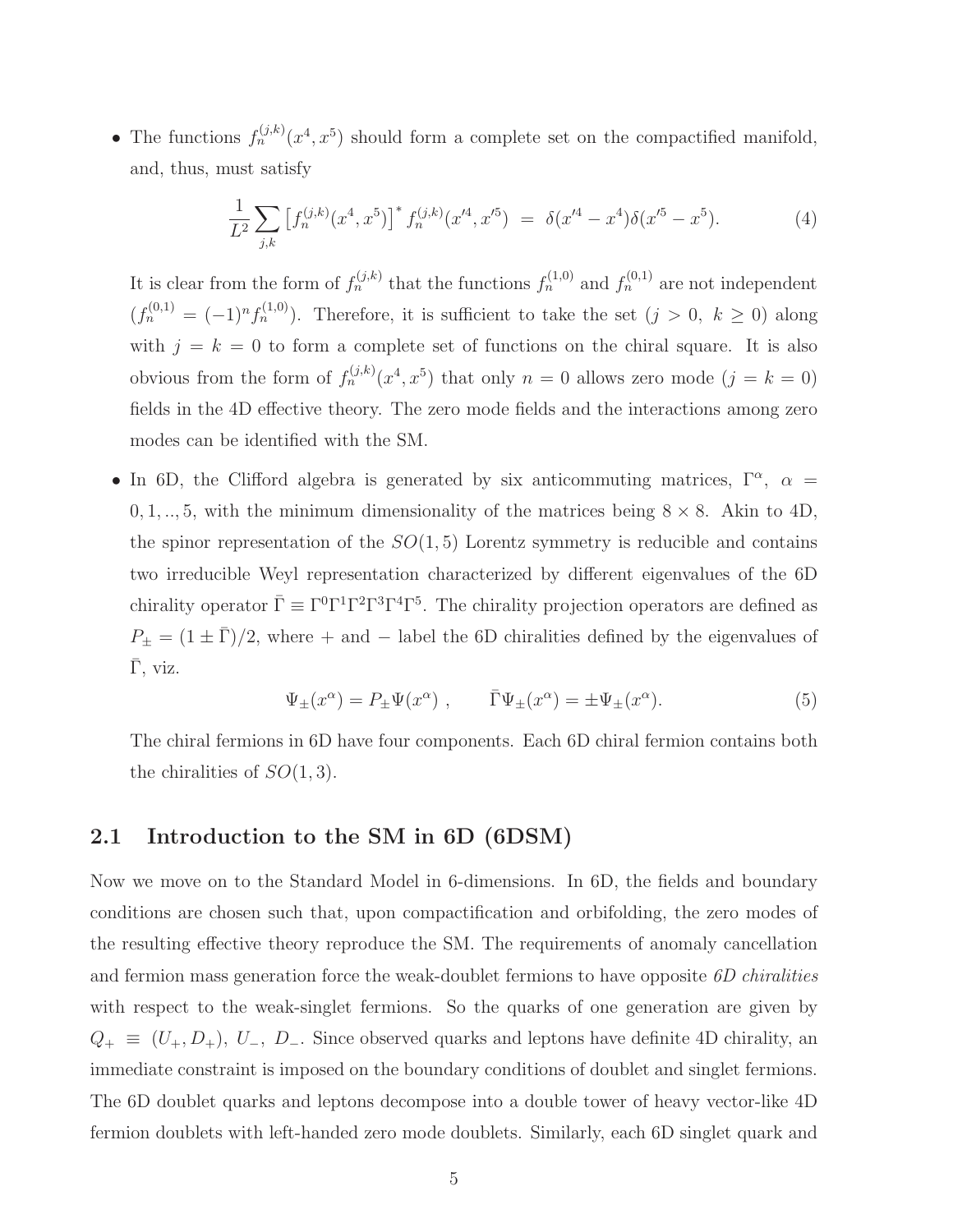lepton decomposes into towers of heavy 4D vector-like singlet fermions along with zero mode right-handed singlets. The zero mode fields are identified with the SM fermions. For example, SM doublet and singlets of 1st generation quarks are given by  $(u_L, d_L) \equiv Q_{+L}^{(0,0)}$  $_{+L}^{(0,0)}(x^{\mu}),$  $u_R \equiv U_{-R}^{(0,0)}(x^{\mu})$  and  $d_R \equiv D_{-R}^{(0,0)}(x^{\mu})$ .

A given gauge field  $A_{\alpha}$  ( $\alpha = 0, 1...5$ ), on compactification, decomposes into a tower of 4D spin-1 field, with each of the two additional degrees of freedom *viz.*  $A_4$  and  $A_5$  giving rise to an additional tower of 4D spin-0 fields. One combination of the latter is eaten by the former to yield heavy spin-1 fields. The other combination remains in the physical spectrum as a tower of *spinless adjoints*. For example, the 6D gluon fields,  $G^a_\alpha$  decompose into a tower of 4D spin-1 fields,  $G_{\mu}^{a(j,k)}$ , and a tower of spin-0 fields,  $G_{H}^{a(j,k)}$ , with the former including a zero mode to be identified with the SM gluon. Similarly, the  $6D SU(2)$  gauge fields have KK-modes  $W_{\mu}^{(j,k)\pm}$ ,  $W_{H}^{(j,k)\pm}$ ,  $W_{\mu}^{(j,k)3}$  and  $W_{H}^{(j,k)3}$ , while the hypercharge gauge field has KKmodes  $B_{\mu}^{(j,k)}$  and  $B_{H}^{(j,k)}$ . The zero modes of  $W_{\mu}^{(j,k)\pm}$  towers are identified with the SM  $W_{\mu}^{\pm}$ bosons. The mixing of  $W^{(0,0)}_{\mu}$  and  $B^{(0,0)}_{\mu}$  gives the photon and the Z-boson. For non-zero modes this mixing is negligible, though.

The tree-level masses for  $(j, k)$ -th KK-mode particles are given by  $\sqrt{M_{j,k}^2 + m_0^2}$ , where  $M_{j,k}^2 \equiv (j^2 + k^2)/R^2$  and  $m_0$  is the mass of the corresponding zero mode particle. As a result, for sufficiently large  $R^{-1}$  (as demanded by phenomenological consistency), the tree-level masses are approximately degenerate within a given non-trivial KK level. This degeneracy is lifted by radiative effects [\[23\]](#page-27-12). The fermions receive mass corrections from the gauge interactions (with gauge bosons and spinless adjoints) as well as Yukawa interactions, with each contributing a positive mass shift.

The gauge fields and spinless adjoints receive mass corrections from the self-interactions and gauge interactions. While the fermion loops (via gauge interactions) lead to negative mass shifts, self-interactions give positive shifts. The latter are, of course, nonexistent for the  $B_{\mu}^{(j,k)}$  and for the corresponding scalars  $B_{H}^{(j,k)}$ . Explicit computations show that the lightest KK particle is the spinless adjoint  $B_H^{(1,0)}$ . As a result, the 2UED model gives rise to a scalar dark matter [\[15\]](#page-27-4). Consistency of the relic abundance of the  $B_H^{(1,0)}$  with  $\Omega_{DM}$ as inferred from WMAP observations [\[24\]](#page-27-13) leads to a very constrained allowed region in the  $R-m_{\text{higgs}}$  plane, confined to  $R^{-1}$  ≤500 GeV. However, note that the analysis of Ref. [\[15\]](#page-27-4) was performed only at the leading order and higher order corrections would, typically, be expected to increase the annihilation cross-sections and, thereby, push up the allowed range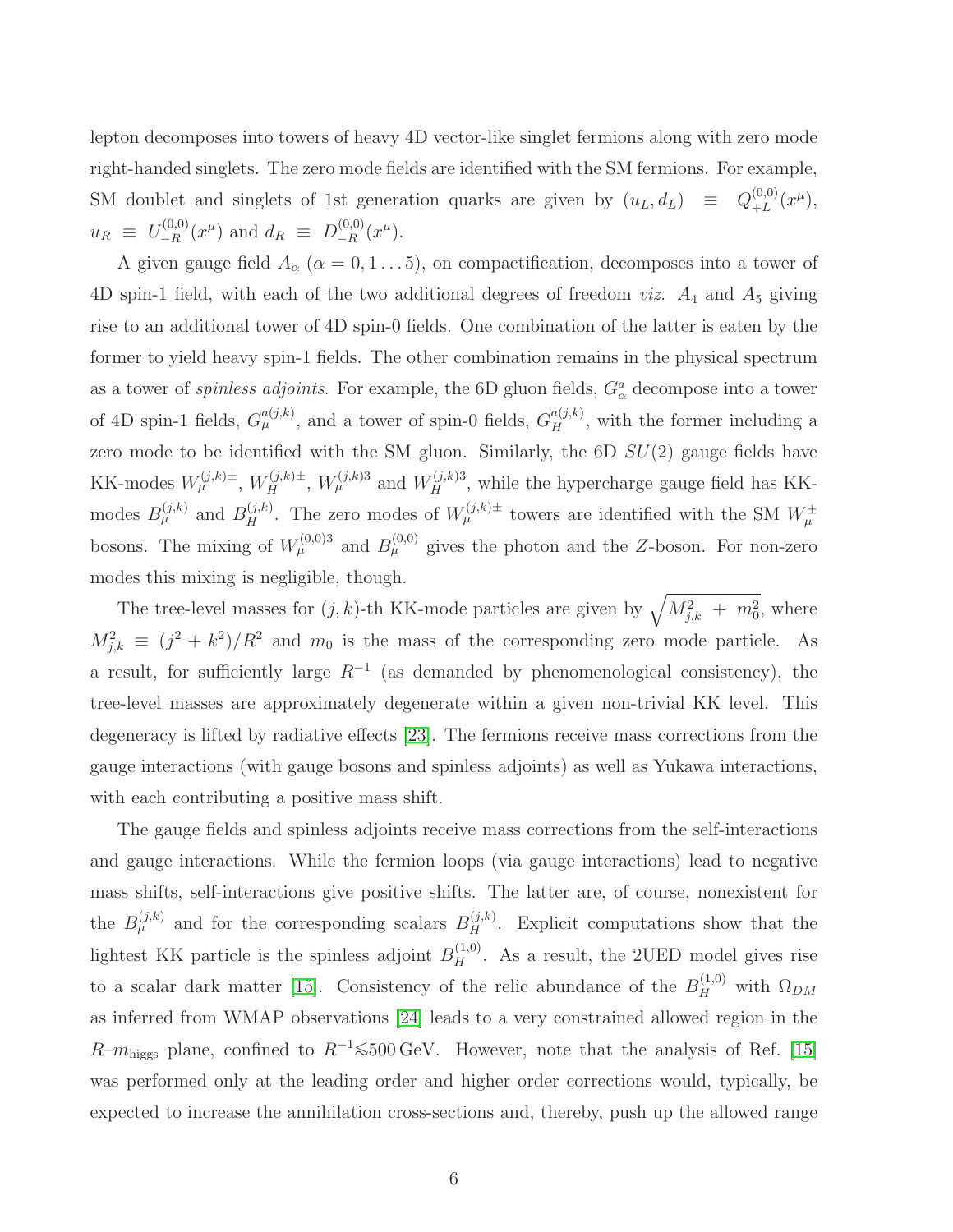

<span id="page-6-0"></span>Figure 1: Variation of  $M_X R$  (where X corresponds to either  $G^{(1,0)}_\mu$ ,  $Q^{(1,0)}_+$ ,  $Q^{(1,0)}_-$ ,  $W^{(1,0)}_\mu$  or  $W_H^{(1,0)}$ ) as a function of  $R^{-1}$  for two different values of  $M_s R$ . Here,  $Q_{\pm}^{(1,0)}$  does not include the top's partners.

in  $R^{-1}$ . Much more importantly, the inclusion of the higher KK modes in the annihilation (as well as co-annihilation) of the DM candidate significantly raises the  $R^{-1}$  range, as has recently been demonstrated [\[10\]](#page-27-1) for the mUED case. In the current context, this effect is expected to be even stronger. Consequently, we shall not impose the WMAP constraint on the maximum allowed value for  $R^{-1}$ .

### 3 Phenomenology of (1, 0)-mode sector of 6DSM

In the preceding section, we identified the standard model doublet and singlet quarks with the  $(0, 0)$  modes of the 6D fields  $Q_+$ ,  $U_-$  and  $D_-$  respectively. Similar would be the case for the leptonic fields. The  $(1,0)$ -mode fermionic sector thus constitutes of  $Q_+^{(1,0)}$ ,  $U_-^{(1,0)}$ ,  $D_-^{(1,0)}$ ,  $L_{+}^{(1,0)}$  and  $E_{-}^{(1,0)}$ . As for the corresponding bosonic sector, we have, apart from the Higgs (scalar) and gauge boson (vector) excitations, another set of three scalars transforming under the adjoint representation of the respective gauge groups. The last mentioned, for which there is no analog in the mUED case, would play a key role.

While the tree-level masses, in the absence of electroweak symmetry breaking, would be  $R^{-1}$  for each, the inclusion of radiative corrections does change them [\[23\]](#page-27-12). With the change being dependent on the cutoff scale  $M_s$  (note that a ultraviolet completion needs to be defined for all such theories), we present the corrections for  $M_s = 10$  (20) $R^{-1}$ . To be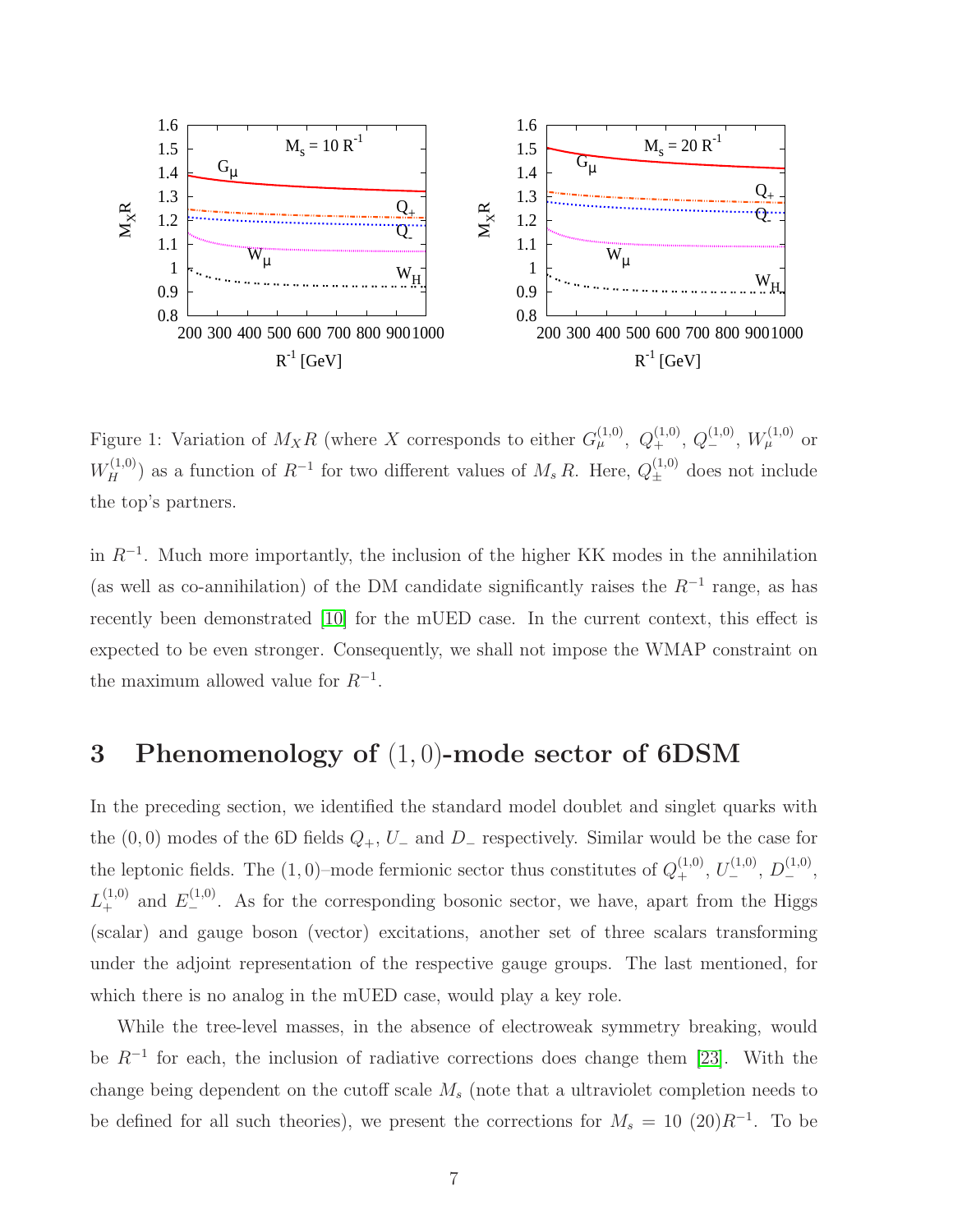specific,

<span id="page-7-0"></span>
$$
M_{L_{+}} \simeq 1.04(1.06) R^{-1}, \qquad M_{E_{-}} \simeq 1.0(1.0) R^{-1},
$$
  
\n
$$
M_{B_{\mu}} \simeq 0.97(0.96) R^{-1}, \qquad M_{B_{H}} \simeq 0.86(0.82) R^{-1},
$$
  
\n
$$
M_{G_{H}} \simeq 1.0(1.0) R^{-1}, \qquad (6)
$$

with the numerical factors being almost independent of  $R^{-1}$ . For the other colored states, an additional mild dependence accrues from the scale dependence of the QCD coupling constant. For the  $SU(2)$  gauge bosons and spinless adjoints, the  $R^{-1}$  dependence arises from the non-zero mass of the SM  $W^{\pm}$  and Z-boson. In Fig. [1,](#page-6-0) we present these masses as a function of  $R^{-1}$  with  $\alpha_s = \alpha_s(M_X)$ . It should be noted that a smaller  $M_sR$  leads to a more degenerate spectrum, and, consequently, in the collider context, a more difficult situation to explore.

#### 3.1 Decay of  $(1,0)$ -mode particles

Decays of the  $(1, 0)$ -mode particles have been investigated in detail in Ref. [\[17\]](#page-27-14). Conservation of KK-parity allows (1, 0)-mode particles to decay only into a (1, 0)-mode particle and one or more SM particles if kinematically allowed. It is clear from Eq. [\(6\)](#page-7-0) that  $B<sub>H</sub><sup>(1,0)</sup>$  is the lightest KK particle (LKP) in this theory. It is important to notice that, unlike the case of the mUED, the LKP is now a scalar. Since the  $B_H^{(1,0)}$  is a stable particle and weakly interacting, it passes through the detector without being detected. Decays of all the  $(1, 0)$ -mode particles thus result in one or more SM particles plus missing energy/momentum signature. We briefly discuss below the decays of the different  $(1, 0)$ -mode particles. Unless specified, we shall, henceforth, limit ourselves to  $300 \,\text{GeV} \leq R^{-1} < 1 \,\text{TeV}$  and  $M_s = 10 \, R^{-1}$ . Furthermore, we shall neglect the production of  $T_{+,-}^{(1,0)}$ , the partners of the top quarks.

• (1,0)-mode gluons  $(G_\mu^{(1,0)})$ : The heaviest of the (1,0)-mode particles, the  $G_\mu^{(1,0)}$  has tree-level gauge couplings with a SM quark and the corresponding (1, 0)-mode quark. The decay of  $G_{\mu}^{(1,0)}$  into  $Q_{-}^{(1,0)}$  is slightly favoured by phase space. The branching fractions of  $G_{\mu}^{(1,0)}$  into a quark plus  $Q_{+}^{(1,0)i}$ ,  $U_{-}^{(1,0)i}$ , or  $D_{-}^{(1,0)i}$ , summed over the index i which labels the three generations, are  $36.7\%$ ,  $24.6\%$  and  $38.7\%$ , respectively. It is important to note that, for  $1/R \le 1.3$  TeV, the decays of the  $(1,0)$  vector gluon into  $t_L T_+^{(1,0)}$  or  $t_R T_-^{(1,0)}$  are kinematically forbidden.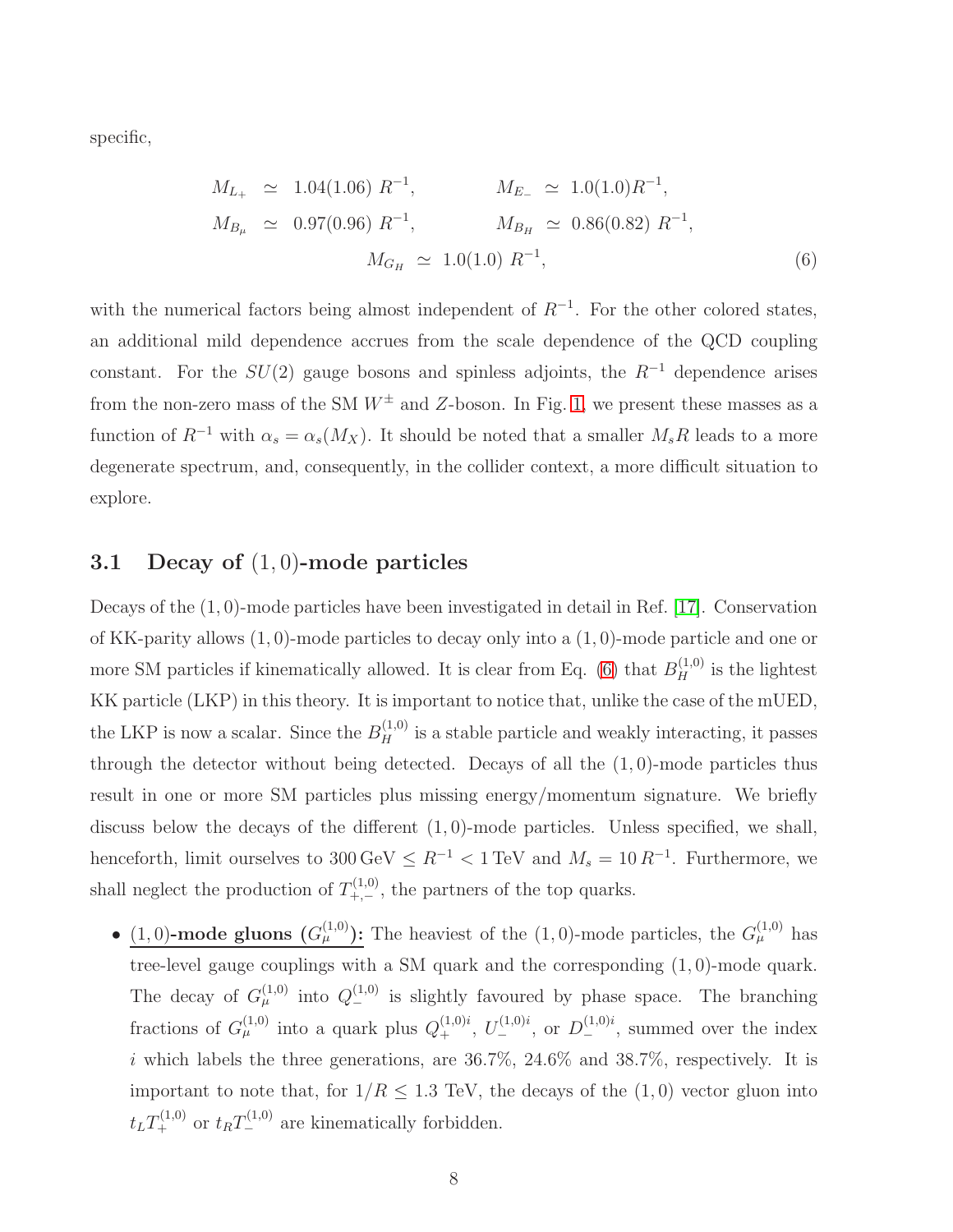- (1,0)-mode quarks  $(Q_+^{(1,0)} \text{ and } Q_-^{(1,0)})$ : These are heavier than the (1,0)-mode electroweak gauge bosons and all of the spinless adjoints, and can, thus, decay into either, accompanied by a quark. Understandably, the decay to the  $SU(3)$ -spinless adjoint (driven by  $QCD$ ) is the dominant one for both doublet and singlet  $(1, 0)$ -mode quarks. The  $SU(2)_W$  doublet (1,0) quarks can also decay into a SM quark, and an  $SU(2)_W$ gauge boson or spinless adjoint. Both doublet and singlet  $(1,0)$ -mode quarks may also decay into  $(1, 0)$ -mode hypercharge bosons or spinless adjoints. The branching fractions of  $Q_+^{(1,0)}$  into  $qG_H^{(1,0)}$ ,  $qW_H^{(1,0)3}(W_H^{(1,0)+})$  and  $qW_\mu^{(1,0)3}(W_\mu^{(1,0)+})$  are given by 63.2%, 5.6% $(11.2\%)$  and 6.4% $(12.8\%)$  respectively. The decay of the doublet quarks into  $qB_H^{(1,0)}(B_\mu^{(1,0)})$  is suppressed by the hypercharge. The branching fractions of  $Q_{-}^{(1,0)}$ into  $q_R G_H^{(1,0)}$  and  $q_R B_\mu^{(1,0)} (B_H^{(1,0)})$  are given by 82.1% and 11.5%(6.4%) respectively for the up type quarks  $(U_{-}^{(1,0)})$  and  $94.8\%$  and  $3.3\%(1.9\%)$  respectively for the down type quarks  $(D_{-}^{(1,0)})$ .
- $SU(3)_C$  spinless adjoint  $(G_H^{(1,0)})$ : This suffers a tree-level 3-body decay into a  $q\bar{q}$  pair plus one of the electroweak (1, 0)-mode gauge boson or spinless adjoint. The dominant mode is  $G_H^{(1,0)} \to B_H^{(1,0)} q\overline{q}$ , with a total branching fraction of 96.5%. The other decay modes (into electroweak gauge bosons and spinless adjoints) are suppressed by the small mass splitting between them and the  $G_H^{(1,0)}$ .
- $SU(2)$  gauge bosons  $(W<sub>\mu</sub><sup>(1,0)</sup>±$  and  $W<sub>\mu</sub><sup>(1,0)</sup>3$ ): Since these are heavier than the  $(1,0)$ mode leptons, they decay dominantly into the doublet fields. For example,  $W_\mu^{(1,0)3}$ can decay into one of the six  $(l_i L_{+i}^{(1,0)})$  $_{+i}^{(1,0)}$  and  $\nu_i \nu_{+i}^{(1,0)}$  $\mu_i^{(1,0)}, i = e, \mu, \tau$  channels with equal probability. Similarly,  $W^{(1,0)\pm}_{\mu}$  decays into one of the six possible modes  $(l_i \nu_{+i}^{(1,0)}$  $_{+i}^{(1,0)}$  and  $\nu_i L_{+i}^{(1,0)}$  $\lambda_{+i}^{(1,0)}, i = e, \mu, \tau$  with a branching fraction of  $1/6$  into each.
- (1,0)-mode leptons  $(L_+^{(1,0)} \text{ and } E_-^{(1,0)})$ : Being heavier than  $B_{\mu}^{(1,0)}$ ,  $B_H^{(1,0)}$  and  $SU(2)$ spinless adjoints, they can decay into the latter and the corresponding lepton.
- $U(1)$  gauge boson  $(B<sub>\mu</sub><sup>(1,0)</sup>)$ : It has a tree level 3-body decay into a pair of SM fermions and the  $B_H^{(1,0)}$ . Being driven by the hypercharge, the decay into the right-handed leptons dominates that into the doublet fermions. Since the corresponding (1, 0) fermion appears in the propagator, the decays into quarks (e.g.,  $B_{\mu}^{(1,0)} \to u_R \bar{u}_R B_H^{(1,0)}$ ) suffer a further suppression on account of the largeness of the propagator mass. On the other hand, the one-loop decay  $B_{\mu}^{(1,0)} \to \gamma B_H^{(1,0)}$  amplitude receives contribution from each of the fermion species as well as the Higgs. While this amplitude would have vanished in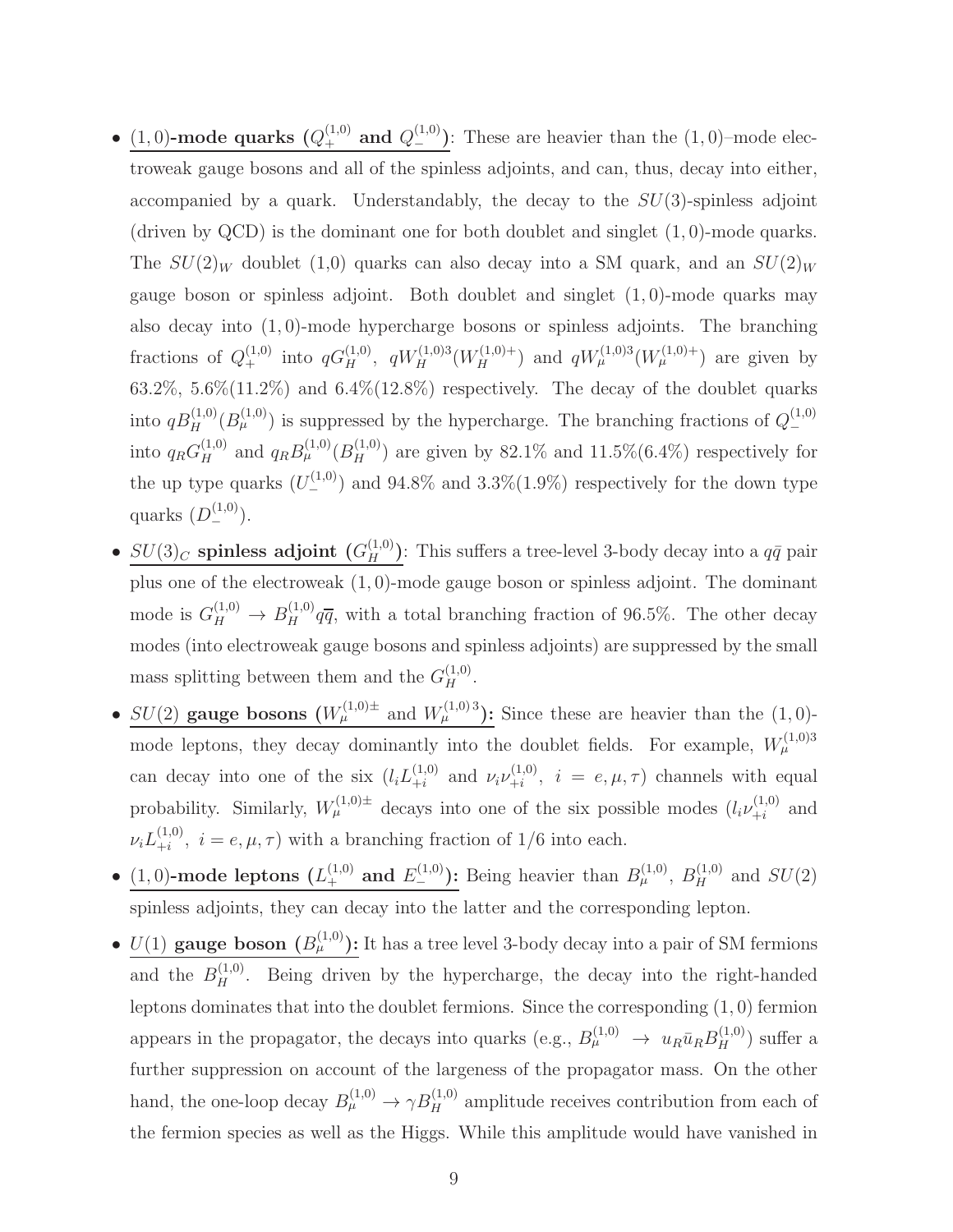

<span id="page-9-0"></span>Figure 2: Decay cascades of  $G^{(1,0)}_{\mu}$ .

the limit of all the (1, 0) fermionic fields being degenerate, the split described above is sufficient to render it quite substantial. Indeed, the dominant modes are  $B^{(1,0)}_{\mu}$  in  $l\bar{l}B^{(1,0)}_{H}$ (where l includes e,  $\mu$  and  $\tau$ ) and  $\gamma B_H^{(1,0)}$  with the respective branching fractions, for  $R^{-1} = 500 \text{ GeV}, \text{ being } 63.5\% \text{ and } 36.2\%.$ 

•  $SU(2)$  spinless adjoints  $(W_H^{(1,0)\pm})$  and  $W_H^{(1,0)\pm}$  These can decay only to the  $B_H$  and SM particles [\[20\]](#page-27-10). The  $W_H^{(1,0),3}$  decays to a pair of SM leptons and  $B_H^{(1,0)}$  with equal branching ratio to charged leptons and neutrinos. Branching fraction to quark antiquark pairs is again negligible due to hypercharge and heavy  $(1,0)$ –mode quark propagator. The  $W_H^{(1,0)\pm}$ , on the other hand, decay with almost 100% branching ratio to  $l\bar{\nu}_lB_H^{(1,0)}$  (*l* includes all 3 SM lepton generations). Branching fractions of  $SU(2)$  spinless adjoints are essentially independent of  $R^{-1}$ .

We are now equipped enough to discuss the decay cascade of the strongly interacting  $(1,0)$ -mode particles. Let us first begin with the  $G_{\mu}^{(1,0)}$ , which decays into a SM quark and the corresponding (1, 0)-mode quarks. The latter decays into the spinless adjoints or electroweak gauge bosons in association with a SM quark. The decay of  $Q_{-}^{(1,0)}$  into  $G_{H}^{(1,0)}$  results in four SM quarks plus  $B_H^{(1,0)}$  in the final state, whereas the decay into  $SU(2)$  gauge bosons or spinless adjoints gives rise to two SM quarks and two SM leptons in association with a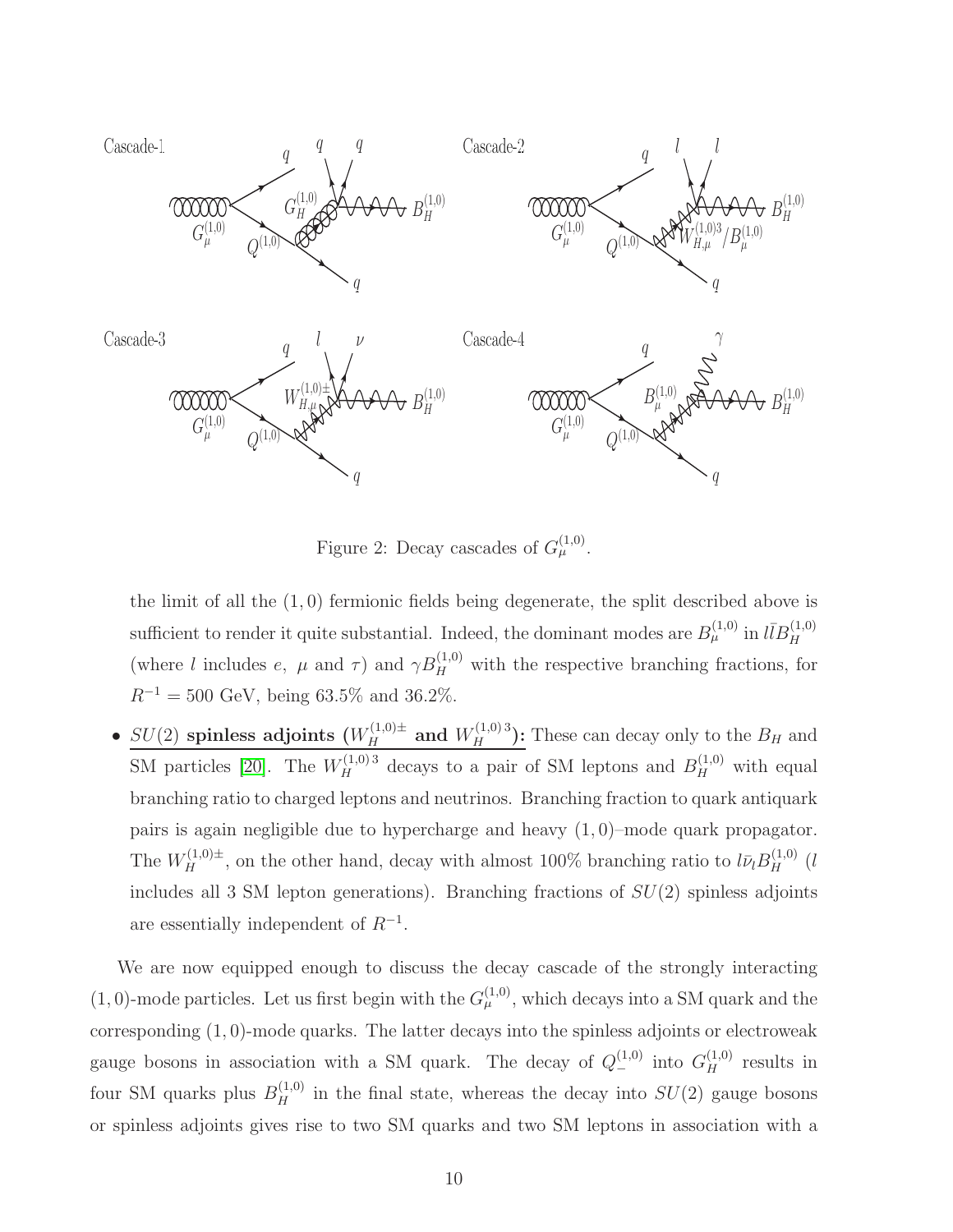$B_H^{(1,0)}$ . However, there is one more interesting decay mode available, namely  $Q_{-}^{(1,0)} \to qB_{\mu}^{(1,0)}$ , which gives rise to two SM quark + one photon + a  $B_H^{(1,0)}$  at the end of a single  $G_{\mu}^{(1,0)}$  decay cascade. The decay cascades of  $G_{\mu}^{(1,0)}$  are schematically shown in Fig. [2.](#page-9-0)

#### 3.2 Production cross sections

Owing to KK-parity, the (1, 0) mode particles can only be pair-produced. We shall restrict ourselves only to the production of strongly interacting  $(1,0)$ -mode particles as the crosssections for the color-singlet states are suppressed by more than an order of magnitude.

All the (1, 0)-mode gauge bosons and spinless adjoints have tree level couplings with an (1, 0)-mode fermion and a SM fermion arising from the compactification of the 6D kinetic term for fermions. Similarly, the compactification of the kinetic term for the 6D gluon field gives rise to both  $G_{\mu/H} G_{\mu/H} g$  and  $G_{\mu/H} G_{\mu/H} g$  couplings. Thus, GG production will proceed from both the gg initial state (by virtue of the aforementioned couplings) as well as from a  $q\bar{q}$  initial state (through a s-channel SM gluon). Owing to the larger mass of the G, this particular mode never dominates though. What does, for a significant part of the parameter space, is  $QG$  production which proceeds from the initial  $qg$  state through a combination of three Feynman diagrams (a s-channel q, a t-channel  $Q$  and a u-channel  $G$ ). Also of particular interest is  $q_iq_j \to Q_iQ_j$  production that proceeds through  $t/u$ -channel G exchange. Given that the LHC is a pp machine, this would be expected to dominate for large  $R^{-1}$ .

While the electroweak diagrams would also contribute to the last-mentioned (as well as to  $Q_i \bar{Q}_j$  production), these amplitudes are suppressed by a relative factor of  $(\alpha_{EW}/\alpha_s)$ . And given that they do not bring in any new topologies, their total contribution is rather subdominant.

Finally, the processes of interest are

$$
pp \Longrightarrow G_{\mu} + G_{\mu}, \quad G_{\mu} + Q_i, \quad Q_i + Q_j, \quad Q_i + \bar{Q}_j \tag{7}
$$

where the indices  $i, j$  run over both flavour and the 6D chirality. In Fig. [3,](#page-11-0) we show the total cross sections for some of these modes at the LHC, obtained using the CTEQ6L parton distribution functions [\[25,](#page-27-15)[26\]](#page-27-16) with the factorization scale fixed at  $Q^2 = \hat{s}/4$  (for 300 GeV  $\leq$  $R^{-1} \leq 1000$  GeV). While there exists a dependence on these two choices, we are not, by any means, overestimating the signal size. In the absence of any computation of the higher order corrections (expected only to enhance these numbers), we limit ourselves to only tree-level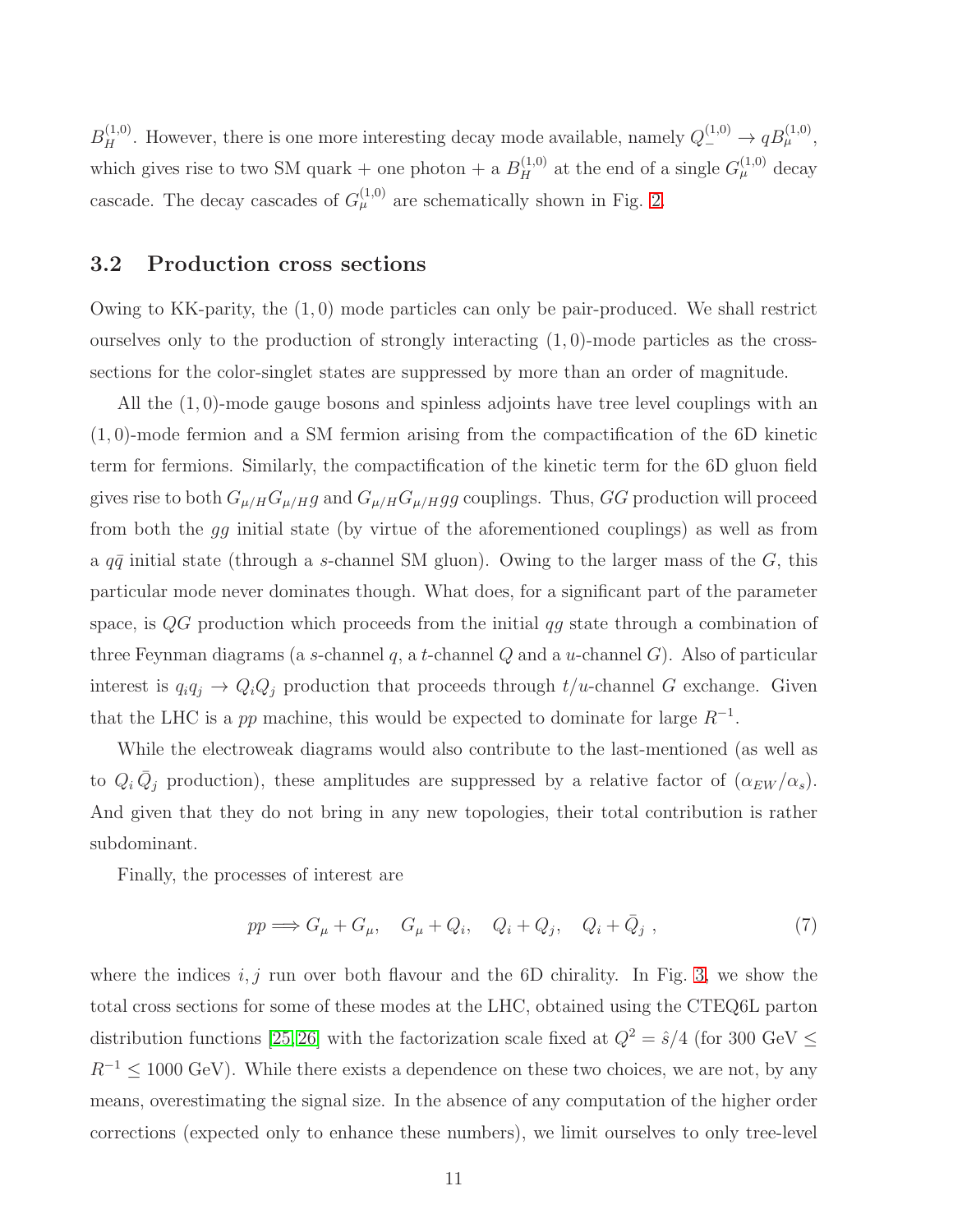

<span id="page-11-0"></span>Figure 3: Total pair production cross-sections of  $(1,0)$ -mode particles at the LHC operating with  $\sqrt{s} = 7$  TeV (left), and 14 TeV (right).

calculations.

### 4 Signature of 6DSM at the LHC

In general, pair production of coloured  $(1, 0)$  -mode particles— depending upon the decay chain—can give rise to *n*-jet+m-lepton+ $\ell$ -photon+ $p_T$  signatures. For example, pair production of the  $SU(3)_C$  gauge boson  $G_\mu$ , followed by its hadronic decay, leads to 8 partons accompanied by missing- $p_T$ , with each parton potentially leading to one jet (or more). However, the multi-jet $+\cancel{p}_T$  signature is expected to be overwhelmed by the pure QCD background<sup>[3](#page-11-1)</sup>, and we shall desist from using it any further.

Multi-jet+multi-lepton+ $p_T$  results when one  $G_\mu$  follows the decay "Cascade-1" of Fig. [2](#page-9-0) and other follows either of "Cascade-2" and "Cascade-3". It has been shown in Ref. [\[28\]](#page-27-17) that this signature can serve as a potential discovery channel for the mUED model. In principle, one could perform a similar kind of analysis in the context of 6DSM as well. However, the presence of  $G_H^{(1,0)}$  in the particle spectrum significantly reduces the leptonic branching fractions for the excited quarks and gluons when compared to the mUED.

<span id="page-11-1"></span><sup>3</sup>Although Ref. [\[27\]](#page-27-18) has claimed, in a different context, that such a final state can be used, it requires very sophisticated handling and the robustness of the stratagem developed therein is yet to be vindicated.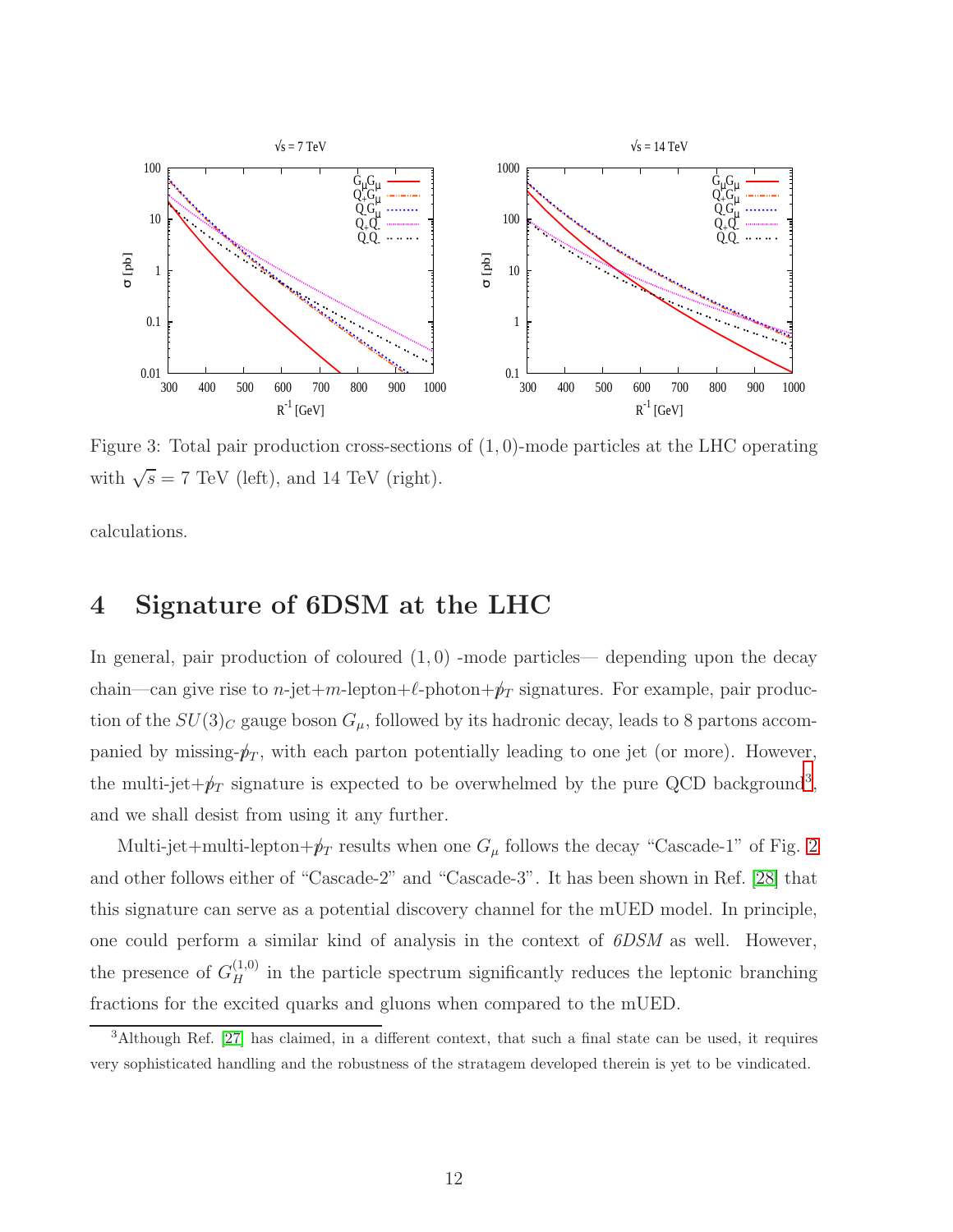Instead, we consider the final state

<span id="page-12-0"></span>
$$
n\text{-jets} + \gamma + \rlap{\,/}p_T \qquad (n \ge 4)
$$
\n<sup>(8)</sup>

where the hard photon will be used as an additional trigger. The main motivations for choosing this particular signal topology are two fold. First of all, this signature serves to distinguish between the 2UED and mUED models. The particle spectrum of the mUED model does not contain the spinless adjoints. Hence, the first KK-excitation of the  $U(1)$ gauge boson is the LKP therein, and its further decay is not possible. The second reason is of course the rate of the SM background, which is reduced substantially with the emission of an isolated hard photon in the multi-jet events. In the 2UED model, such a final state topology arises when one  $G_{\mu}$  decays hadronically and the other one follows the "Cascade-4" decay chain.

Several SM processes constitute potential backgrounds for the signal of Eq.[\(8\)](#page-12-0) and we now discuss the dominant ones in succession.

• An irreducible background arises from the production of a Z-boson in association with a photon and multiple jets. The Z-boson decays invisibly and gives rise to the missing transverse energy signature:

$$
pp \to Z + \gamma + n \text{-jets} \to \nu \bar{\nu} + \gamma + n \text{-jets} \tag{9}
$$

We use the ALPGEN [\[29\]](#page-28-0) generator to estimate the background contribution originating from the above SM process. Although the total cross section for this process is very large, the imposition of sufficiently strong  $p_T$  and rapidity requirements on the photon and the jets serves to suppress it strongly. In particular, the radiation of every additional hard (and well-separated) jet would, typically, cost and additional factor of  $\alpha_s$ . However, since ours will not be a very sophisticated analysis, it is quite conceivable that we might underestimate the background, especially where jet reconstruction is concerned. To compensate for this, we will include even ostensible 3–jet events in the background while requiring  $n \geq 4$  for the background.

• The production of  $W^{\pm}$  in association with a photon and multiple jets can also be a possible source of background, if the  $W^{\pm}$  decays leptonically and the charged lepton is missed somehow. To be specific, we consider it to be undetectable if it either falls outside the rapidity coverage ( $|\eta| \ge 2.5$ ) or if it is too soft ( $p_T \le 10$  GeV) or if it lies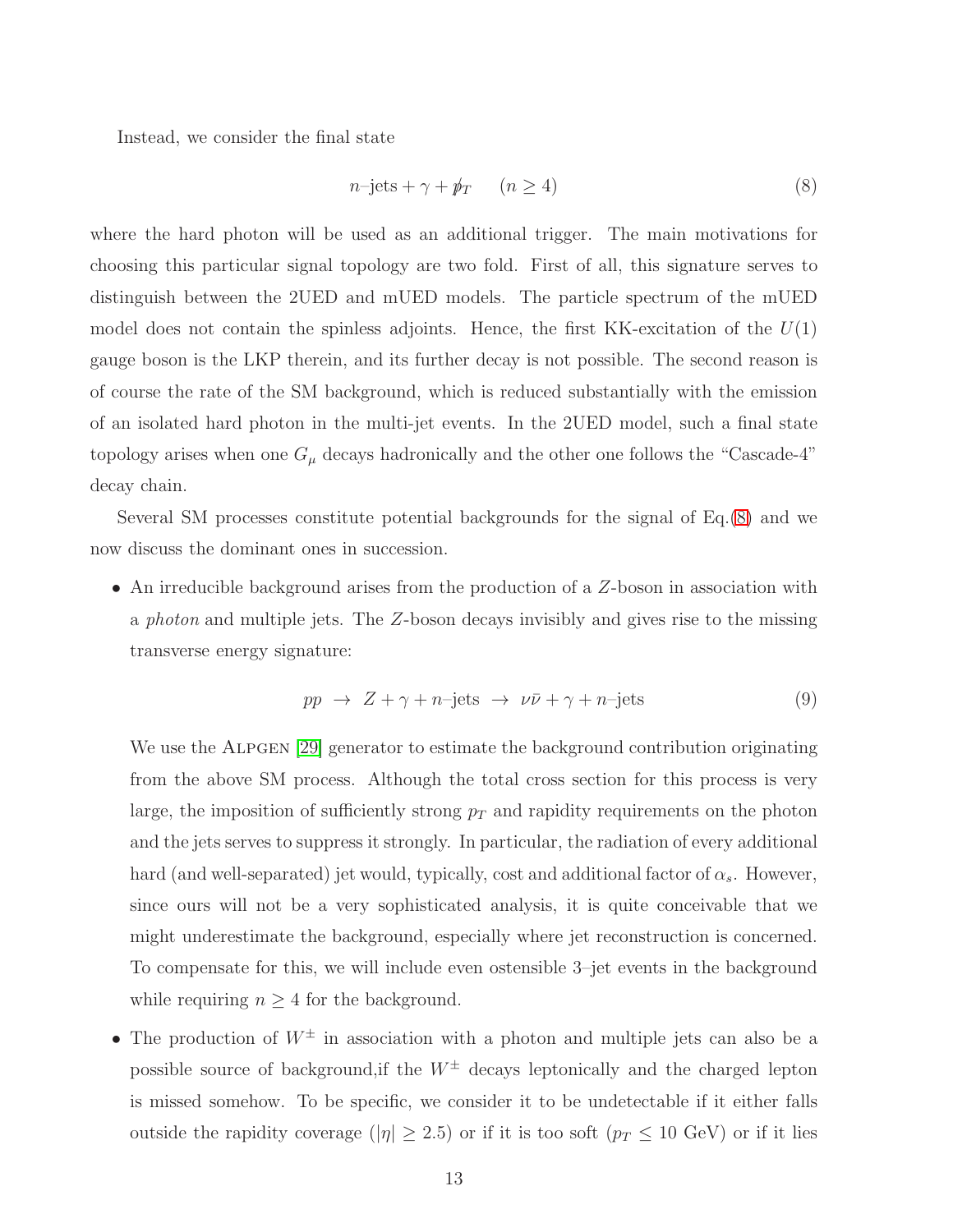

<span id="page-13-0"></span>Figure 4: Transverse momentum distribution of jets (after ordering them according to their  $p_T$  hardness) after the acceptance cuts for both signal (top panel) and the SM background (bottom panel) at the LHC with  $\sqrt{s} = 7$  TeV (left), and 14 TeV (right).

too close to any of the jets. In this case, the neutrino and the missing lepton together give rise to the missing transverse momentum. This background too we estimate using ALPGEN. Given the fact that the  $W$  has a substantial mass and that it is produced with relatively low rapidity, it stands to reason that the charged lepton would, most often, be well within the detector and also have sufficient  $p<sub>T</sub>$  to be detectable. Consequently, the probability of missing the charged lepton is small, and this background would be suppressed considerably, Indeed, this is borne out by actual computation.

• Significant background contribution can come from the production of a *photon* in association with four or more jets.

$$
pp \to \gamma + nj \qquad \text{with} \qquad n \ge 4 \tag{10}
$$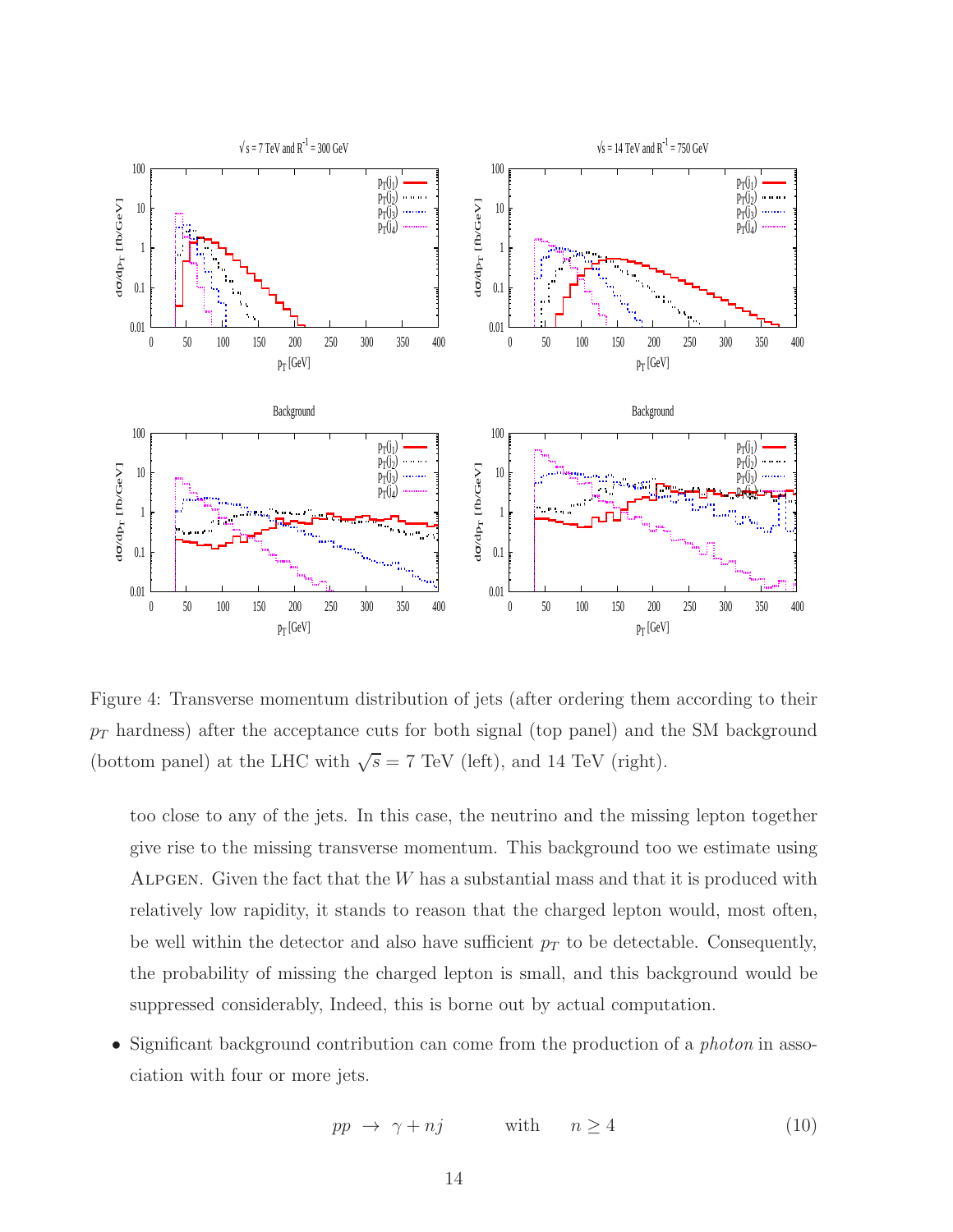

Figure 5: Photon  $p_T$  distributions after the *acceptance cuts* for both signal and the SM background at the LHC with  $\sqrt{s} = 7$  TeV (left), and 14 TeV (right).

<span id="page-14-0"></span>In this case, there is no real source of missing transverse momentum. However, mismeasurement of the  $p_T$  of jets and photon can lead to some amount of missing transverse momentum. Since the cross section for the aforementioned process is large, this process, in principle, could contribute significantly to the background.

• Top anti-top  $(t\bar{t})$  pair production in association with a photon is another source:

$$
pp \ \to \ t\bar{t} \ \gamma \ . \tag{11}
$$

Hadronic decay of the  $t\bar{t}$  pair could lead to a final state comprising of, say, 6 jets alongwith a photon. The missing  $p_T$  would result from the mis-measurement of the jets and photon momentum. Similarly, the semi-leptonic decay of the  $t\bar{t}$  pairs  $(pp \to t\bar{t}\gamma \to$  $4q+\gamma+l+\nu$ ) also contributes to the background if the charged lepton is missed. In this case, the neutrino momentum would add to the contribution from the mismeasurement to yield the total missing  $p_T$ .

• Single top (in association with a quark or a  $W$ ) production, although an electroweak process, has a production cross section at the LHC that is quite comparable to that for  $t\bar{t}$ . Radiating off a photon (as in  $pp \to t + \gamma + X$  with X not being a top) would, naively, result in a background that is suppressed compared to that from  $t\bar{t}\gamma$  by a factor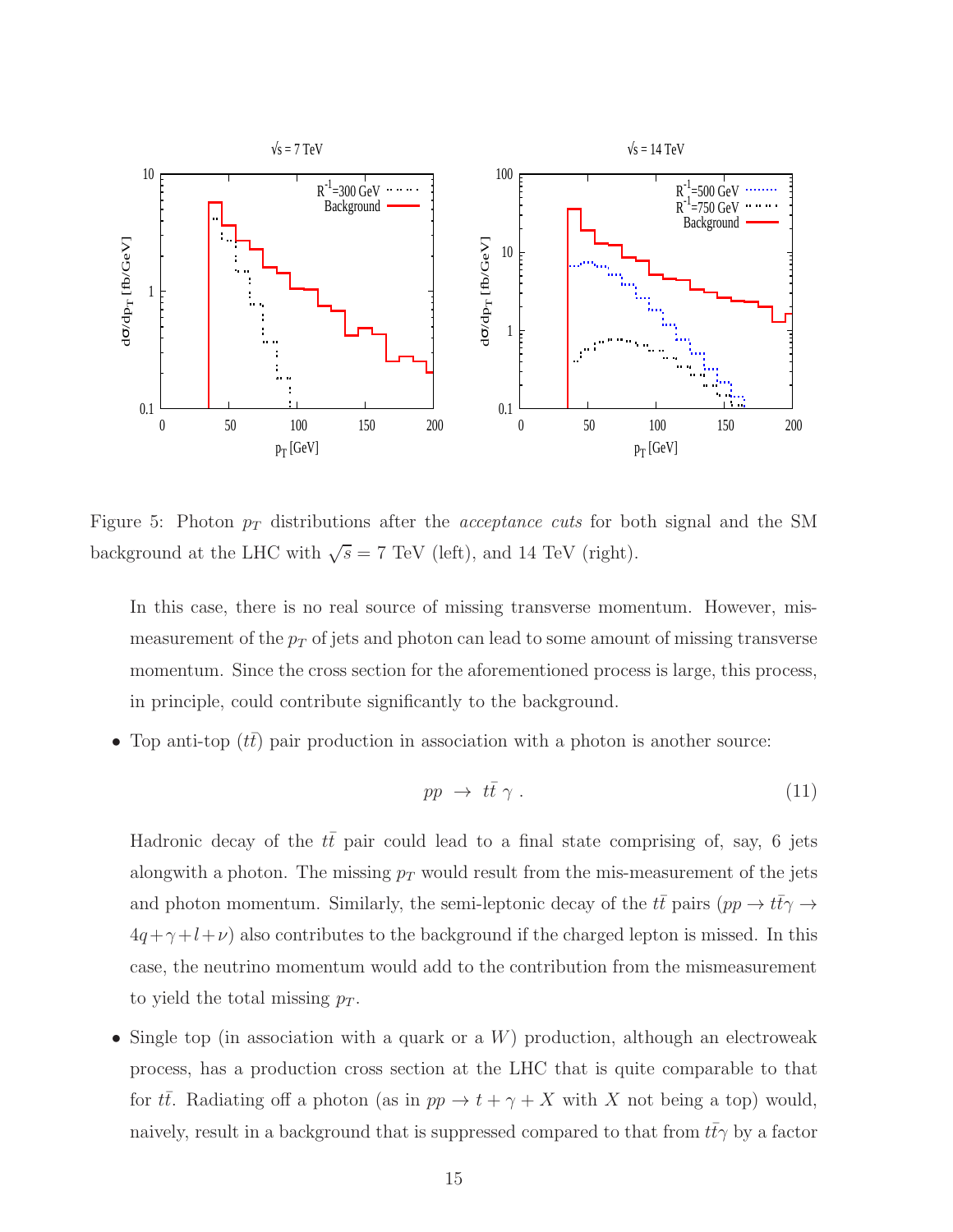

Figure 6: Missing transverse momentum distributions after the acceptance cuts for both signal and the SM background at the LHC with  $\sqrt{s} = 7$  TeV (left), and 14 TeV (right).

<span id="page-15-0"></span> $\sim \sigma(t+X)/\sigma(t\bar{t})$ . However, note that, for a very large fraction of these events, X is a quark and produced preferentially with a low  $p_T$  and/or high rapidity. Such and other considerations turn this background quite subdominant.

• Also to be considered are events such as

$$
pp \to W^{\pm} + n
$$
-jets  $\to e^{\pm} + \nu + n$ -jets.

If the  $e^{\pm}$  does not leave a track in the detector, then a hit in the electromagnetic calorimeter would qualify it as a photon, thereby mimicking the signal of Eq.[\(8\)](#page-12-0). Pending a full detector simulation, an accurate estimate of this background is not possible. However, the probability of an  $e^{\pm}$  of  $p_T > 10 \,\text{GeV}$  not leaving a track is very low [\[30\]](#page-28-1). As a result, this background is expected to be suppressed in comparison to that from  $(W^{\pm} + \gamma + n$ -jets)–production despite the latter appearing only at a higher order of perturbation theory.

• Last, but not the least, is the pure QCD background, namely just  $n$ -jet production, with one jet faking a photon. With the rates for  $n$ -jet production being quite large, it is conceivable that this background could be substantial. Again, an accurate estimation would need a full detector simulation. However, as previous studies have shown, for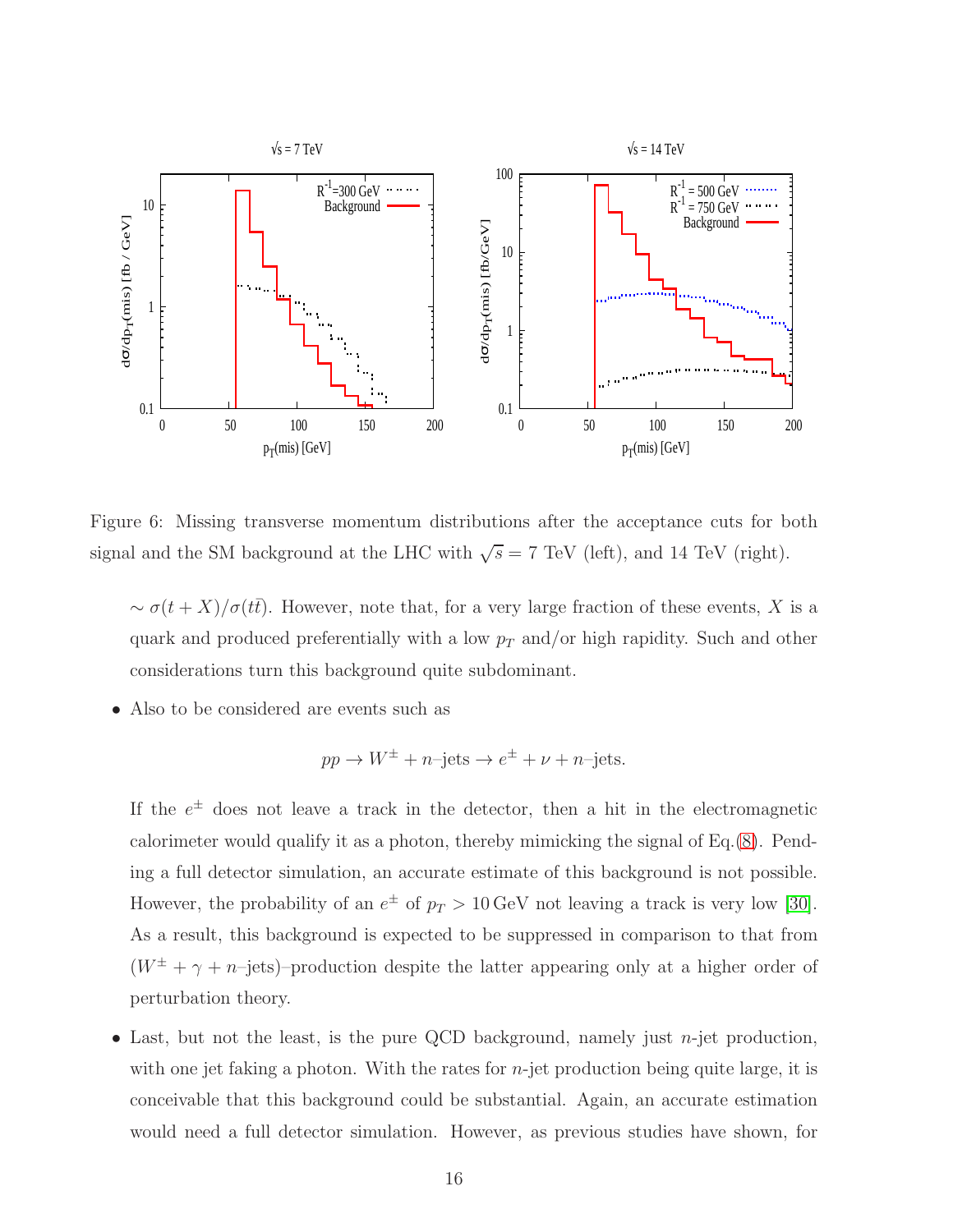

<span id="page-16-1"></span>Figure 7: Effective mass distributions after the acceptance cuts for both signal and the SM background at the LHC with  $\sqrt{s} = 7$  TeV (left), and 14 TeV (right).

sufficiently high values of the minimum  $p_T$  required, the probability of photon faking is  $\sim 10^{-3}$ – $10^{-4}$ , and, once again, this background turns out to be smaller than that from  $\gamma + n$ –jets.

At this stage, we are equipped enough to develop a systematic methodology of suppressing the SM backgrounds without drastically reducing effecting the signal. A fruitful perusal of such a methodology requires that we carefully examine and compare the phase space distributions of different kinematic variables for signal as well as backgrounds discussed above. However, before we embark on the mission to suppress the aforementioned backgrounds, it is important to list a set of basic requirements for jets and photons to be visible at the detector. It should be appreciated that any realistic detector has only a finite resolution; this applies to both energy/transverse momentum measurements as well as the determination of the angle of motion. For our purpose, the latter effect can be safely neglected<sup>[4](#page-16-0)</sup> and we simulate the former by smearing the energy with Gaussian functions. The energy resolution function receives contributions from many sources and are, in general, a function of the detector coordinates. We, though, choose to simplify the task by assuming a flat resolution

<span id="page-16-0"></span><sup>4</sup>The angular resolution is, generically, far superior to the energy/momentum resolutions and too fine to be of any consequence at the level of sophistication of this analysis.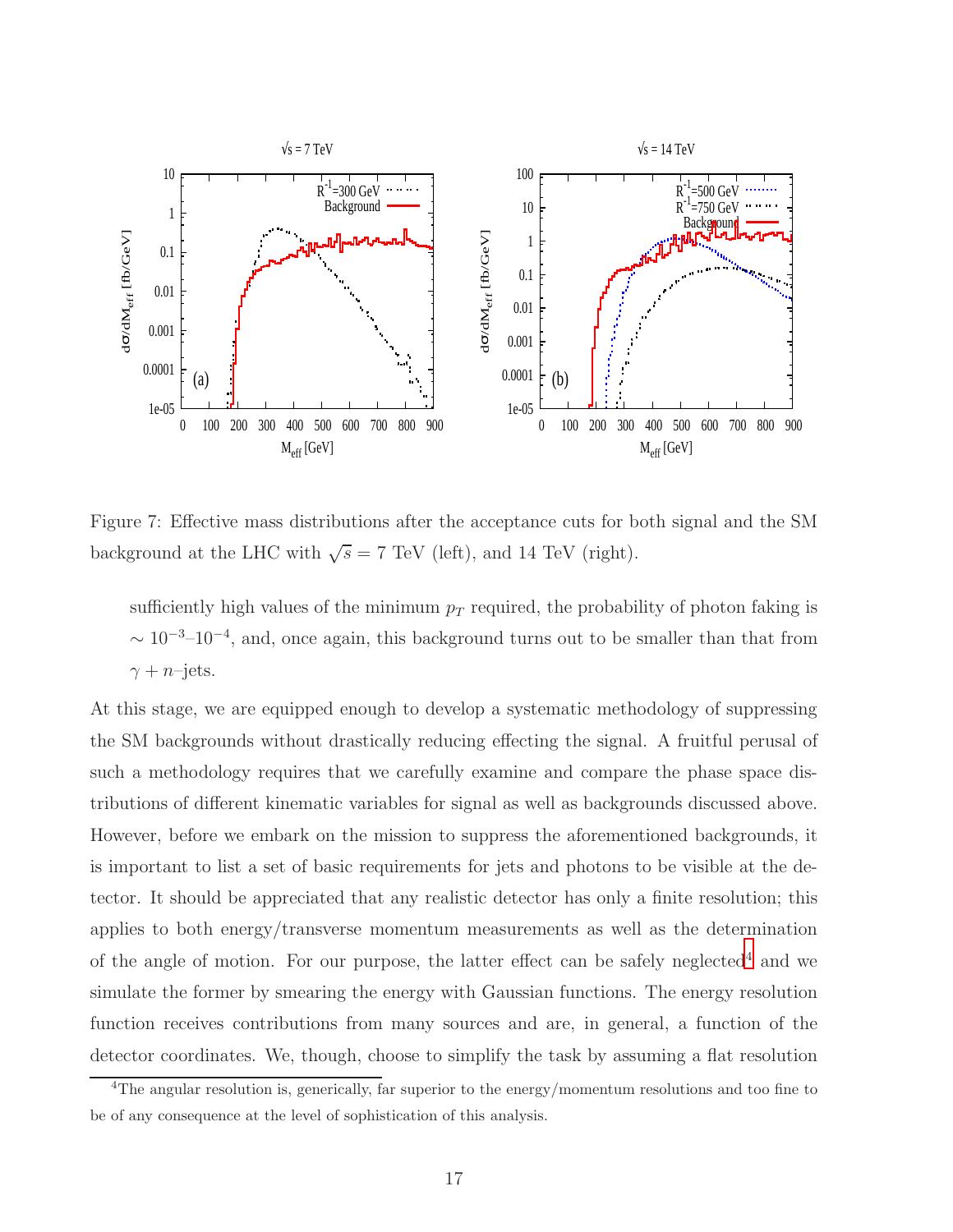

<span id="page-17-1"></span>Figure 8: Distributions in the ratio  $p_T / M_{\text{eff}}$  after the acceptance cuts for both signal and the SM background at the LHC with  $\sqrt{s} = 7$  TeV (left) and 14 TeV (right).

function equating it to the worst applicable for our range of interest, namely,

$$
\frac{\Delta E}{E} = \frac{a}{\sqrt{E/\text{GeV}}} \oplus b,\tag{12}
$$

where,  $a_{\ell} = 5\%$ ,  $b_{\ell} = 0.55\%$  and  $a_j = 100\%, b_j = 5\%$ , and  $\oplus$  denotes a sum in quadrature. Keeping in mind the LHC environment as well as the detector configurations, we demand that, to be visible, a jet or a photon must have an adequately large transverse momentum and they are well inside the rapidity coverage of the detector, namely,

<span id="page-17-0"></span>
$$
p_T^j > 30 \,\text{GeV} \;, \qquad p_T^\gamma > 30 \,\text{GeV} \;, \tag{13}
$$

$$
|\eta_j| \le 2.5 \;, \qquad |\eta_\gamma| \le 2.5 \; . \tag{14}
$$

We demand that both photon and jets be well separated so that they can be identified as individual entities. To this end, we use the well-known cone algorithm defined in terms of a cone angle  $\Delta R_{ij} \equiv \sqrt{(\Delta \phi_{ij})^2 + (\Delta \eta_{ij})^2}$ , with  $\Delta \phi$  and  $\Delta \eta$  being the azimuthal angular separation and rapidity difference between two particles. Quantitatively, we impose

$$
\Delta R_{\gamma j} > 0.4 \text{ and } \Delta R_{j j} > 0.7. \tag{15}
$$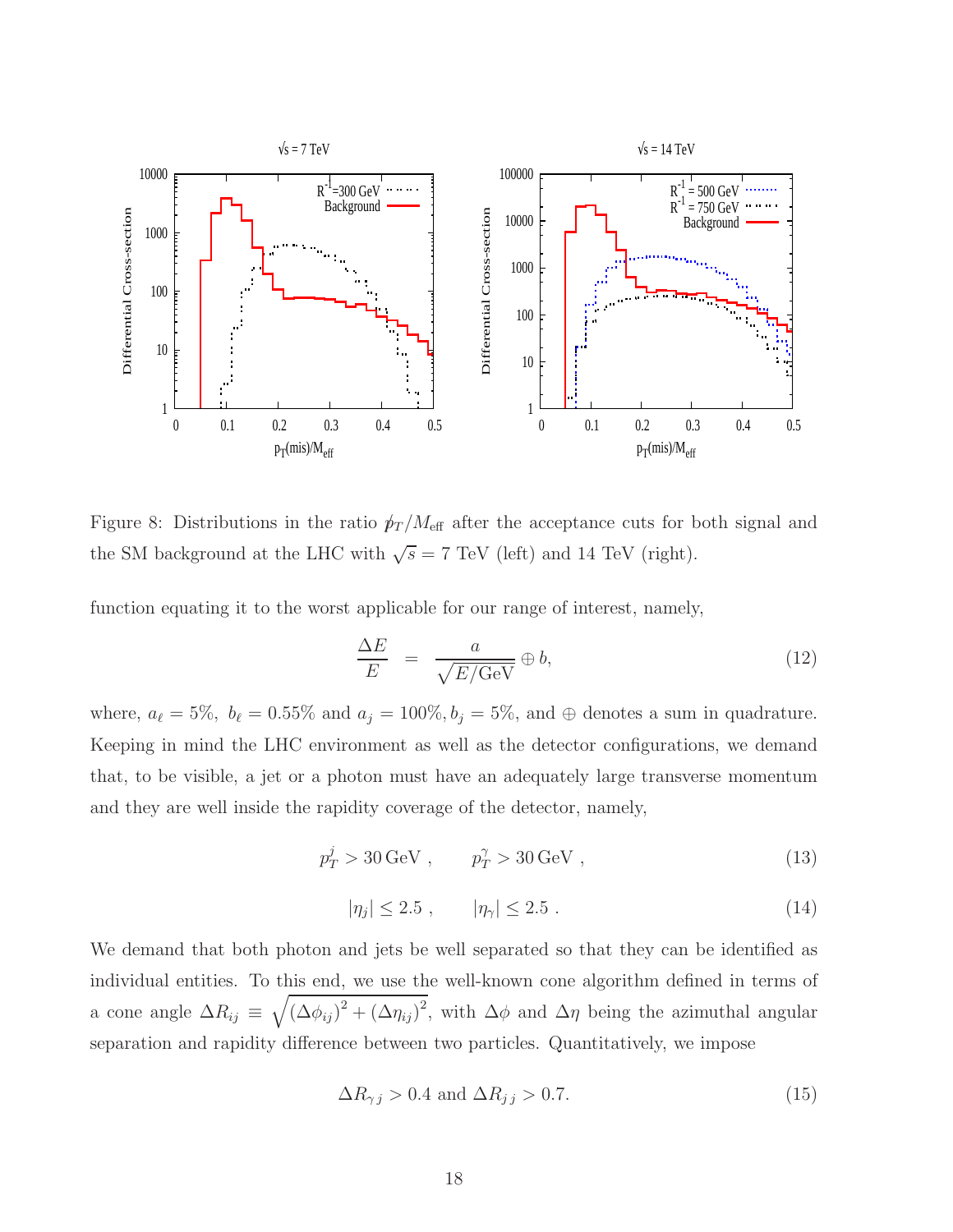Furthermore, the event must be characterized by a minimum missing transverse momentum defined in terms of the total visible momentum, namely,

$$
\hat{p}_T \equiv \sqrt{\left(\sum_{\text{vis.}} p_x\right)^2 + \left(\sum_{\text{vis.}} p_y\right)^2} > 50 \,\text{GeV} \,. \tag{16}
$$

It has been discussed already that for some of the SM backgrounds, the hard (parton level) process does not even have a source of missing energy. For example, the  $4j+\gamma$  final state could potentially be associated with a missing transverse momentum only on account of mismeasurements of the jets and photon energies. A minimum requirement of the missing transverse momentum keeps these backgrounds well under control. We also impose a lower bound on the jet-jet and jet-photon invariant mass.

<span id="page-18-0"></span>
$$
M_{\gamma j} \ge 20 \text{ GeV and } M_{j j} \ge 20 \text{ GeV.}
$$
 (17)

The last two cuts are aimed to avoid any collinear and soft singularities associated with the emission of a photon/gluon from a quark, while estimating the background processes, which we evaluate using LO matrix elements. The requirements summarised in Eqs. [\(13](#page-17-0)[–17\)](#page-18-0) constitute our acceptance cuts.

With the set of acceptance cuts and detector resolution defined in the previous paragraph, we compute the signal and background cross-sections at the LHC operating with  $\sqrt{s} = 7$ TeV and 14 TeV respectively and display them in Table [1.](#page-19-0) Clearly, the backgrounds are still large compared to the signal. The dominant SM background contribution arises from the production of a photon in association with jets<sup>[5](#page-18-1)</sup>. In order to enhance the signal to background ratio, we study distributions of different kinematic observables.

In Fig. [4,](#page-13-0) we display the  $p_T$  distributions of the signal (top panels) and background (bottom panels) jets after ordering them according to their  $p_T$   $(p_T^{j_1} > p_T^{j_2} > p_T^{j_3} > p_T^{j_4})$ . From the shape of the  $p_T$  distributions in Fig. [4](#page-13-0) it is very obvious that the signal jets are relatively softer than the background jets. The former result from the decay of excited gluons  $(G_{\mu}^{(1,0)})$  and quarks  $(Q_{-}^{(1,0)})$  and  $Q_{-}^{(1,0)})$  into other excited electroweak gauge bosons and spinless adjoints. With the relative mass splitting between the excited quarks/gluons and the weak gauge bosons and spinless adjoints being small, it is quite obvious that, in the rest frame of the primary produced particle, the daughter jets would carry only a small fraction

<span id="page-18-1"></span><sup>&</sup>lt;sup>5</sup>Indeed, the dominance is strong enough to render inefficient the use of additional cuts such as ones on  $|M_{jj} - M_{Z/W}|$  to eliminate resonant  $Z/W$  production.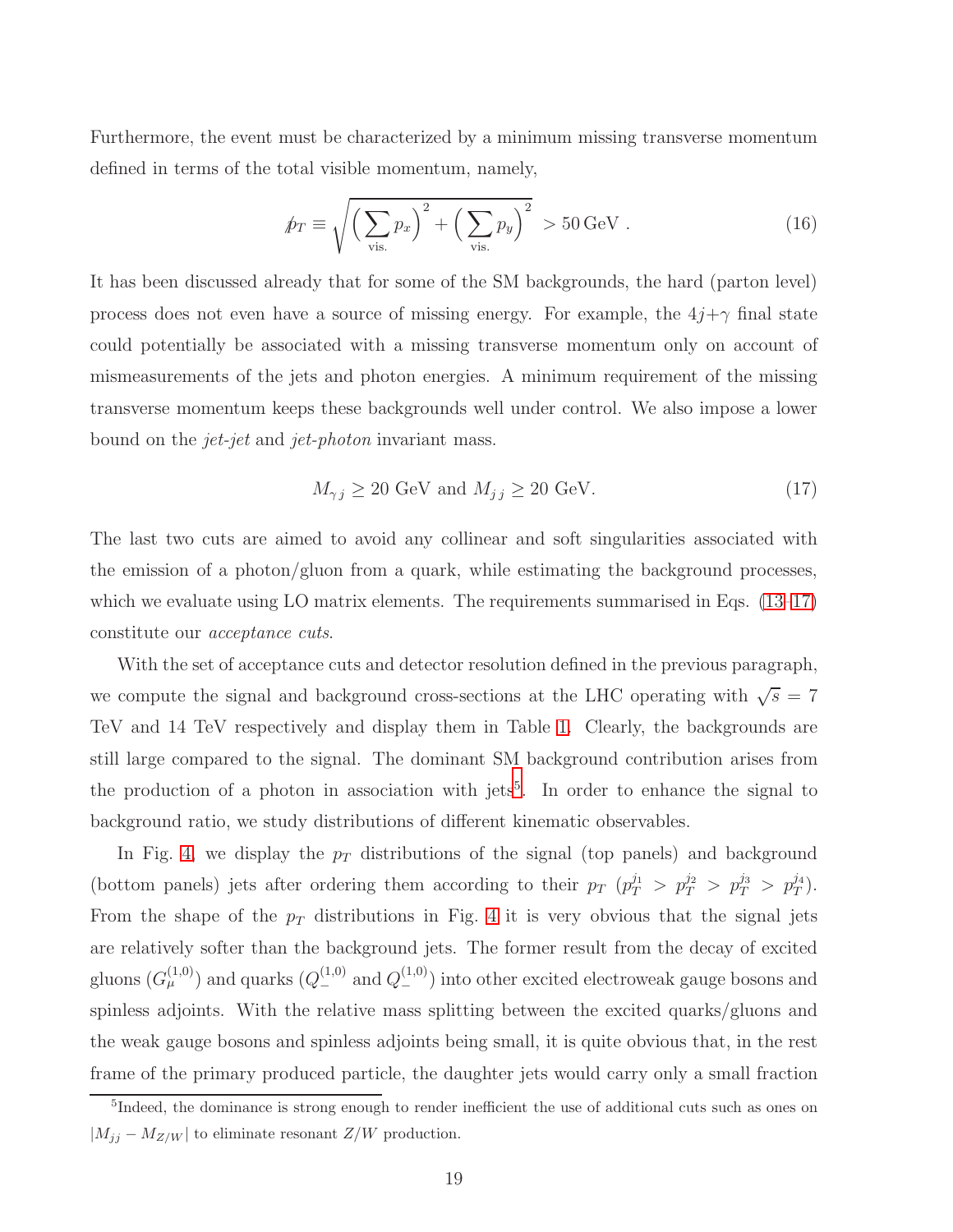| Cross-section in fb |                             |                     |      |               |  |  |  |  |
|---------------------|-----------------------------|---------------------|------|---------------|--|--|--|--|
| $\sqrt{s}$ = 7 TeV  |                             | $\sqrt{s} = 14$ TeV |      |               |  |  |  |  |
|                     | $R^{-1}$ [GeV]   Background | $R^{-1}$ [GeV]      |      | Background    |  |  |  |  |
| 300                 | cross-section               | 500                 | 750  | cross-section |  |  |  |  |
| 98.6                | 252.5                       | 376.3               | 62.1 | 1478.1        |  |  |  |  |

<span id="page-19-0"></span>Table 1: Signal and SM background cross-sections (in fb) after the acceptance cuts for different values of  $\sqrt{s}$  and  $R^{-1}$ .

of its mass as momenta. This, in turn, translates to relatively small transverse momenta for them. This characteristic of the signal could, in principle, be exploited to enhance the signal to background ratio. However, while an upper bound on the jet  $p_T$  would suppress the SM backgrounds, it is important to notice that (see Fig. [4\)](#page-13-0) the hardness of signal jet  $p_T$  s depends on the center-of-mass  $(\sqrt{s_{pp}})$  energy of the collider as well as on the compactification radius R. Thus, to suppress the SM background without reducing the signal, such an upper bound (if any), has to be designed keeping in mind both both  $\sqrt{s_{pp}}$  and  $R^{-1}$ . Similar is the situation with the photon  $p_T$  distribution (see Fig. [5\)](#page-14-0). In Fig. [5,](#page-14-0) we show the  $p_T$  distributions for the signal and background photons for  $\sqrt{s} = 7$  TeV (left panel) and 14 TeV (right panel) of the LHC center of mass energy. Here too, a  $\sqrt{s_{pp}}$  and  $R^{-1}$  dependent upper bound on the photon transverse momentum would improve the signal to noise ratio. However, in absence of any information about  $R^{-1}$ , it is extremely challenging to introduce such a cut. Therefore, in our analysis, we do not use any further  $p<sub>T</sub>$  cuts.

In Fig. [6,](#page-15-0) we display the missing transverse momentum distribution for the signal and background for two values of LHC center of mass energies. The background is peaked at a relatively low  $p_T$ . This is a consequence of the fact that with the *acceptance cuts* (Eq. [\(13–](#page-17-0) [17\)](#page-18-0), the dominant SM background contribution arises from the  $\gamma + n$ -jets production. Since, for this process, a missing transverse momentum can arise only from mis-measurement, this contribution can be suppressed significantly by introducing a harder  $p_T$  cut. However, this would also reduce the signal simultaneously (see Fig. [6\)](#page-15-0) and, hence, we do not impose any further missing transverse momentum cut in our analysis.

Another variable that is often used for such purposes is the effective mass. Defined as the scalar sum of the transverse momenta of all the visible particles, as well as the total missing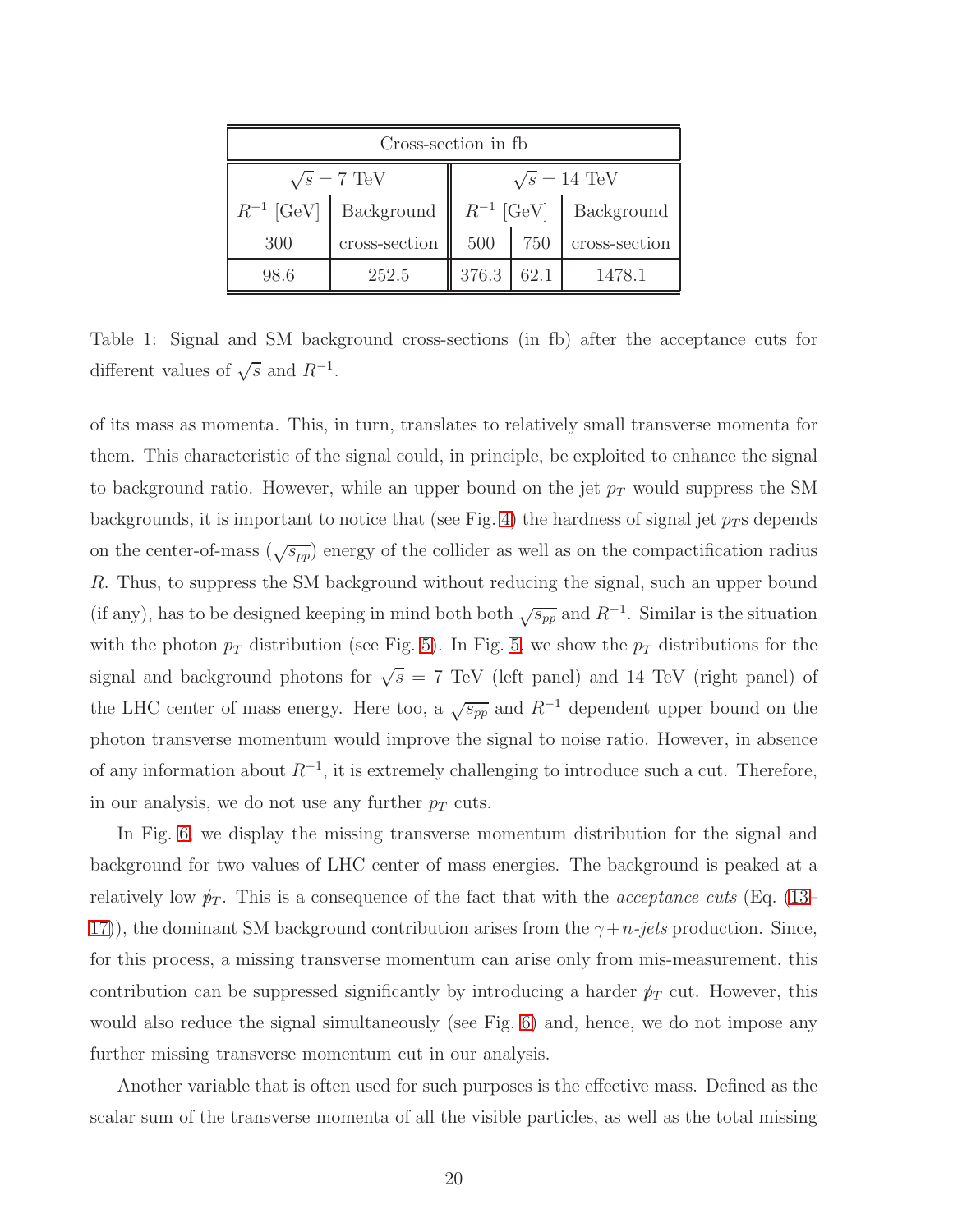transverse momentum, it can be expressed, in our case, through

<span id="page-20-1"></span>
$$
M_{\text{eff}} = \sum_{j} p_T^j + p_T^\gamma + p_T \ . \tag{18}
$$

In Fig. [7,](#page-16-1) we show the  $M_{\rm eff}$  distributions of the signal and background at the LHC with  $\sqrt{s}$  = 7 TeV (left panel) and 14 TeV (right panel) respectively. Expectedly, the distribution is flatter for larger  $R^{-1}$  (see Fig. [7](#page-16-1)b). And, while it may seem that, for  $\sqrt{s} = 7 \text{ TeV}$ , the signal distribution does rise above the background, note that this is true only for a relatively low value of  $R^{-1}$ . Furthermore, with the peak position being a strong function of  $R^{-1}$ , a cut on  $M_{\text{eff}}$  would be effective only if it is designed accordingly. In other words, such a cut would not be very useful tool in search strategies.

Finally, we consider the ratio  $p_T / M_{\text{eff}}$ , and in Fig. [8,](#page-17-1) present the distributions in the same. The background peaks around  $p_T / M_{\text{eff}} \sim 0.1$  and it is obvious that it would be reduced significantly if a lower bound on this ratio is imposed this ratio. To be specific In our analysis, we require that

<span id="page-20-0"></span>
$$
\frac{\not p_T}{M_{\text{eff}}} \ge 0.2\tag{19}
$$

Therefore, our final event *selection criteria* consists of the *acceptance cuts* (viz. Eq. [\(13–](#page-17-0)[17\)](#page-18-0)) alongwith Eq.[\(19\)](#page-20-0). In Table [2,](#page-21-0) we summarize the signal and the SM background crosssections, for two operative energies of the LHC, after the imposition of all of these cuts. It is very evident that more than  $5\sigma$  discovery for  $R^{-1} = 500$  GeV is possible with the integrated luminosity of 2fb<sup>-1</sup> at the LHC with  $\sqrt{s} = 7$  TeV. On the other hand, if the LHC reaches  $\sqrt{s} = 14$  TeV, we will be able to probe  $R^{-1}$  upto 1000 GeV with an integrated luminosity of 20  $\mathrm{fb}^{-1}$ .

### 4.1 Possibility of mass measurement/ parameter determination

The search strategy, presented above, does not depend on looking for any bump or edges. Consequently, a direct determination of masses or mass differences is not straightforward. Rather, the analysis is of the number counting type and, thus, depends crucially on an accurate estimation of the SM backgrounds. In particular, both signal and background comprise of multiple particle production of varied type, as well as cascade decay chains. And last but not the least, is the fact that the whole analysis pertains to a hadron collider, where any theoretical prediction of number of events/cross-section is to be accepted with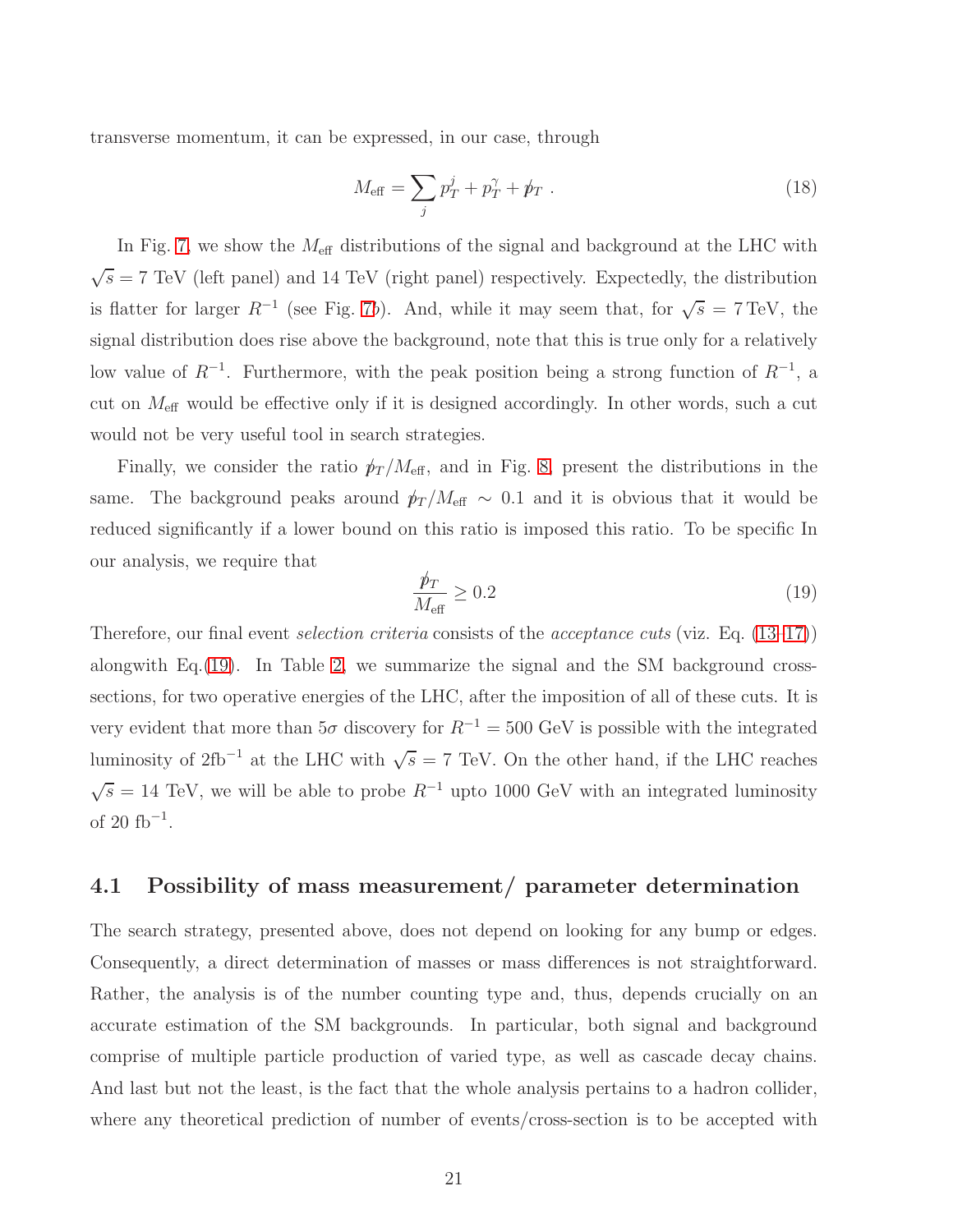| Cross-section in fb |          |        |                     |          |        |  |  |  |
|---------------------|----------|--------|---------------------|----------|--------|--|--|--|
| $\sqrt{s} = 7$ TeV  |          |        | $\sqrt{s} = 14$ TeV |          |        |  |  |  |
| Background          | $R^{-1}$ | Signal | Background          | $R^{-1}$ | Signal |  |  |  |
| in fb               | GeV      | [fb]   | [fb]                | GeV      | [fb]   |  |  |  |
|                     | 300      | 73.1   |                     | 500      | 265.1  |  |  |  |
| 12.12               |          |        | 47.88               | 750      | 43.9   |  |  |  |
|                     | 500      | 17.5   |                     | 1000     | 9.4    |  |  |  |

<span id="page-21-0"></span>Table 2: Signal and SM background cross-sections (in fb) after the *selection cuts* for different values of  $\sqrt{s}$  and  $R^{-1}$ .

the uncertainties of parton distribution, choice of scales etc. Interplay of these two effects prevents a determination of masses from the cross-section measurement itself.

However, a careful look at the  $M_{\text{eff}}$  (defined in Eq. [\(18\)](#page-20-1)) distributions in Fig. [7,](#page-16-1) leads us to a possible correlation between the peak position  $(x_0)$  of such distributions with respective  $R^{-1}$  values.

Naively, one would expect this correlation to become stronger once the cut of Eq.[\(19\)](#page-20-0) is imposed, and this, indeed, turns out to be the case. However, before we attempt to establish this correlation, we turn to the question of multiple particle production channels contributing to the signal, for, despite the KK spectrum being relatively degenerate, multiple peaks would still be expected. To examine this, we consider, individually, each of the major production channels contributing to the signal. After background removal, the excess is then fitted with a Gaussian. Remarkably, the peak positions are not too different. This is illustrated in Figs. [9,](#page-22-0) wherein we present the  $M_{eff}$  distributions for two different values of  $R^{-1}$  (500 GeV and 750 GeV) wherein both the total signal (adding up all the sub-processes) and the contribution from  $G_{\mu}G_{\mu}$  production alone have been presented separately. Note that  $G_{\mu}G_{\mu}$ corresponds to the heaviest masses corresponding to a particular choice of parameters, and thus, represents the maximum deviation from the overall sum. This small difference is, of course, reflective of the relative degeneracy of the spectrum. Furthermore, the absence of any discernible thresholds (or the existence of mutiple peaks) in the distribution for the entire signal, is a consequence of the twin facts that the separations between the peaks is much smaller than the widths of the individual distributions and that no dominant peak exists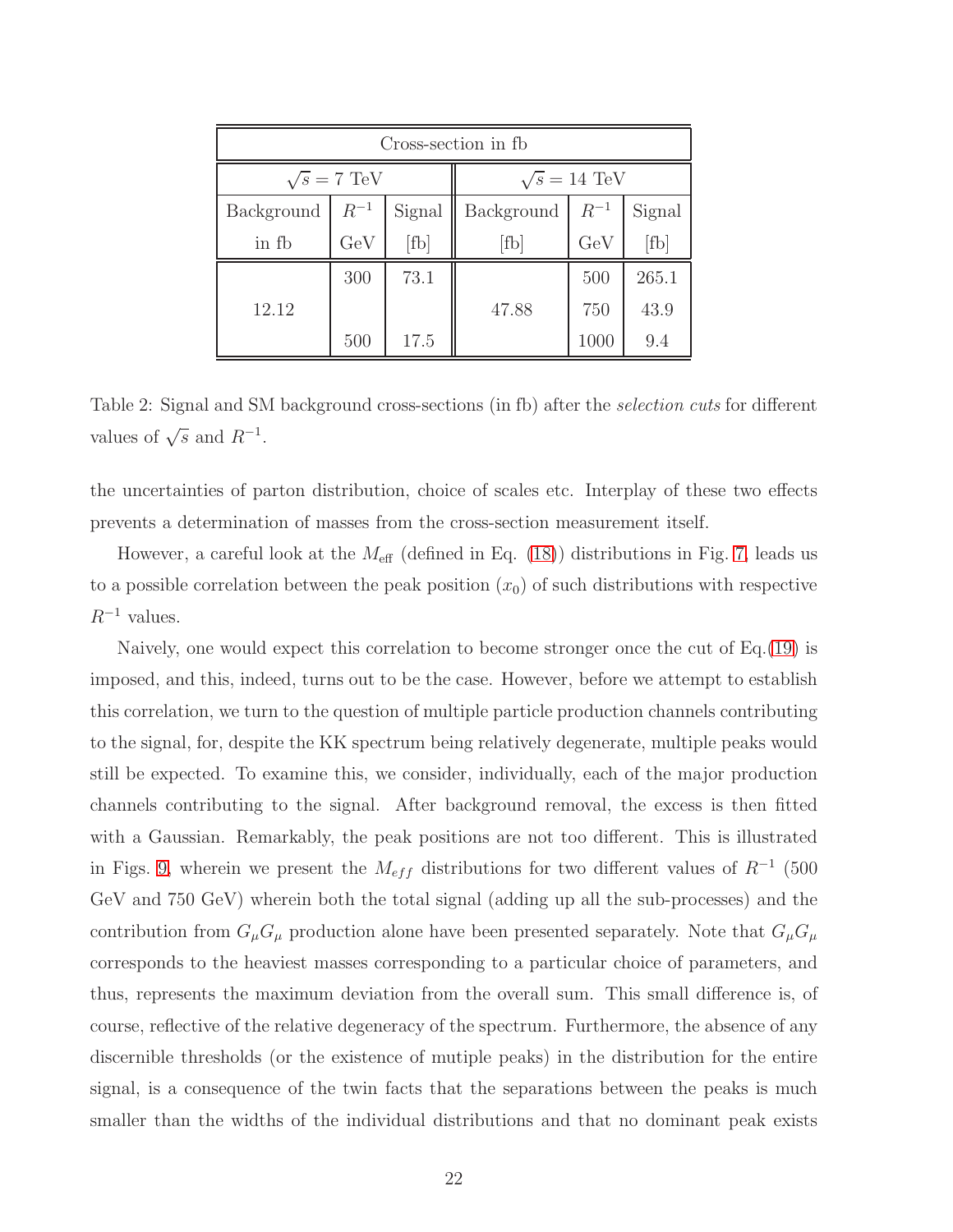

<span id="page-22-0"></span>Figure 9: The total  $M_{eff}$  distributions and contribution from  $G_{\mu}G_{\mu}$  production for  $R^{-1}$ = 500 GeV (left panel) and 750 GeV (right panel) with  $M_s = 10R^{-1}$  at the LHC with centerof-mass energy 14 TeV.  $x_0$  stands for the peak position of the respective fitted Gaussian distribution.

below the  $G_{\mu}G_{\mu}$  one.

A few points need to be made at this juncture. The relative importance of the  $G_\mu G_\mu$ channel might seem unwarranted in view of the fact that this does not represent the dominant production process (see Fig[.3\)](#page-11-0). However, note that one of the two dominant mass splittings in the theory is that between the  $G_{\mu}$  and  $Q_{\pm}$ . Consequently, the jet from the  $G_{\mu} \to Q_{\pm}$  decay is a energetic one. Thus, the requirement of four jets with  $p_T > 30$  GeV preferentially selects  $G_{\mu}G_{\mu}$  events, thereby according it far greater importance. The relatively large separation between the  $G_{\mu}G_{\mu}$  peak and the overall peak for a larger  $R^{-1}$  value (compare Figs. [9](#page-22-0) a & b) is also a testament to this, for a larger  $R^{-1}$  implies a larger absolute split between the different level–(1,0) fields, leading to harder jets all around. However, even for  $R^{-1} = 1 \text{ TeV}$ , the difference is comparatively small when compared to experimental resolutions. The final point relates to the fact that peak in  $M_{\text{eff}}$  is closer to the masses of the particle produced rather than twice the mass. This is not unexpected, given the fact that the spectrum is so degenerate (and, consequently, softer jets) and that the two contributions (emanating from the two  $B_H^{(1,0)}$  to missing  $p_T$  cancel each other to a significant extent. Indeed, the situation is somewhat analogous to that in Ref. [\[33\]](#page-28-2).

It ought to be remembered that, for a given  $R^{-1}$ , the quantum corrections to the masses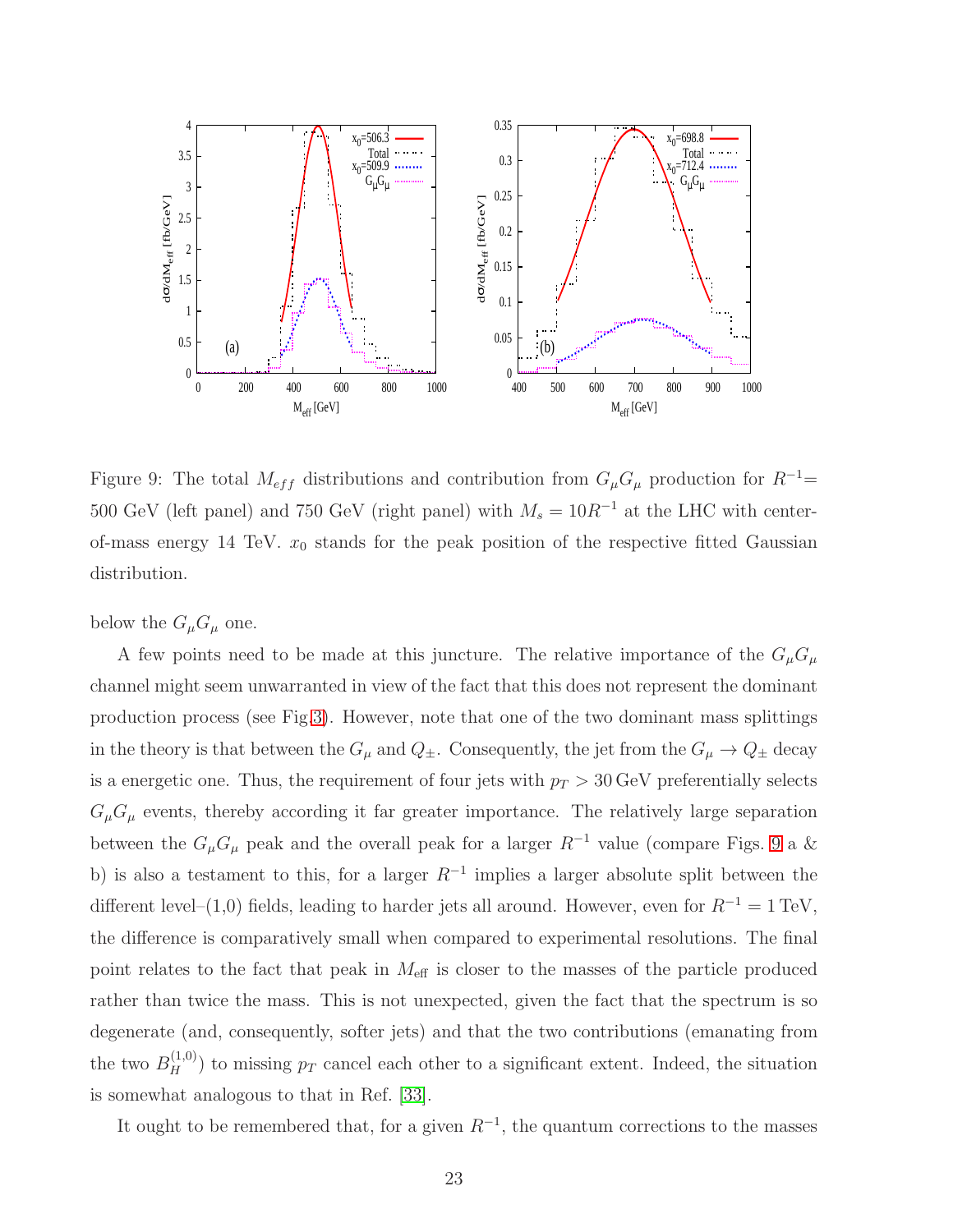

<span id="page-23-0"></span>Figure 10: The  $M_{eff}$  distributions (calculated using only the  $G_{\mu}G_{\mu}$  sub-process) for different values of  $R^{-1}(= 600, 900, 1100 \text{ GeV})$  and cut-off  $M_s(= 10R^{-1}$  and  $20R^{-1})$  at the LHC with center-of-mass energy 14 TeV.

(and, hence, the splitting between them) grows with the value of the cut-off  $M_s$ . With the loss of degeneracy, the position of the  $M_{\text{eff}}$  peak would move upwards. This is amply demon-strated by Fig[.10,](#page-23-0) wherein we present the  $M_{\text{eff}}$  distribution for the signal (on imposition of all the selection cuts) alongwith the Gaussian fit. We have chosen to use only the  $G_{\mu}G_{\mu}$ production for reasons explained above.

In Fig[.11,](#page-24-0) we exhibit the relation between  $R^{-1}$  and the fitted peak position (denoted  $x_0$ ). The linear dependence is understandable given the dependence of the masses on the compactification radius. As could already be expected from a study of Fig[.10,](#page-23-0) the exact linear relation (i.e., the coefficients) does depend on the cutoff scale. Given this, it is obvious that an accurate extraction of  $R^{-1}$  (equivalently, the common mass scale) is not possible from this measurement alone. However, given that  $M_sR$  cannot be too large, the inaccuracy, as suggested by Fig. [11,](#page-24-0) is perhaps not too large for a first estimate. An unique determination is possible only with further experimental data. This could come about in a variety of ways. For example, an accurate measurement of the signal cross section would provide us with supplementary information about the mass scale<sup>[6](#page-23-1)</sup>. Similarly, the discovery of any substructure in the  $M_{\text{eff}}$  distribution would hint at (some of) the mass differences. And, finally, the use of other final states would provide additional information. However, given that ours is only a preliminary study, we desist from a more complete examination of this

<span id="page-23-1"></span><sup>&</sup>lt;sup>6</sup>While both the position of the peak and its height depend on  $R^{-1}$  as well as  $M_s R$ , the dependences are different.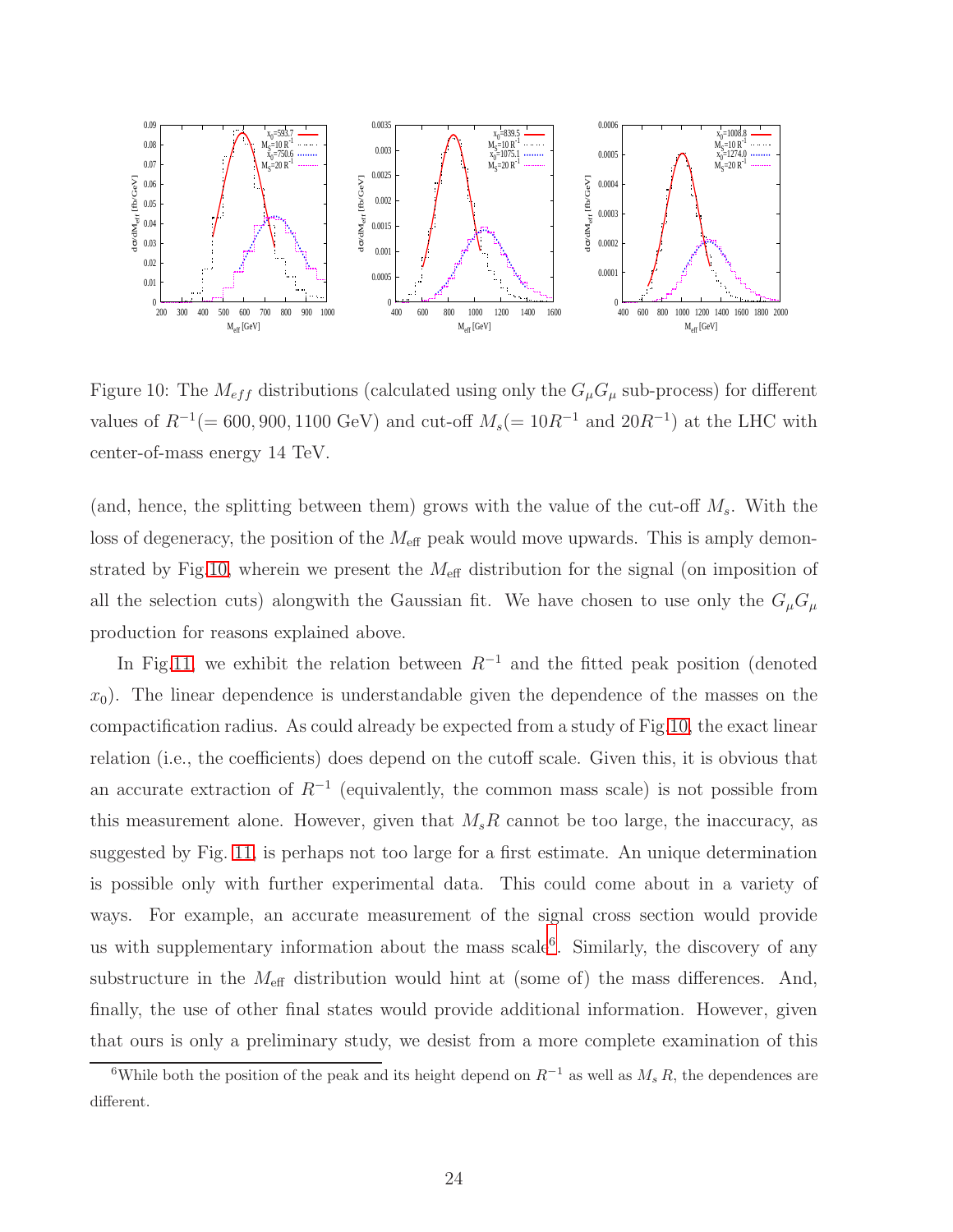

<span id="page-24-0"></span>Figure 11: Correlation between the peak of  $M_{eff}$  distributions and  $R^{-1}$ .

issue, for that demands a detailed study inclusive of higher order effects on the one hand and detector simulation on the other.

### 5 Summary and Conclusion

To summarise, we have investigated the possibility of discovering the Universal Extra Dimensional Model with 2 extra space-like dimensions at the LHC. We have considered the production of strongly interacting  $(1, 0)$ –mode particles, namely the KK-excitations of gluons and quarks of first two generations. At the LHC, the total production cross-section of such strongly interacting particles is quite large. Once produced, these decay to SM gluons and quarks along with  $(1, 0)$ –mode EW gauge bosons/adjoint scalars. Further decays of these gauge bosons and scalars will produce leptons and photons. Of particular interest is the fact that the  $B_{\mu}^{(1,0)}$  (KK-excitation of the  $U(1)$  gauge boson) decays into a photon and  $B_{H}^{(1,0)}$ , the latter being the lightest KK-particle. In this article, we concentrated on a final state comprising of multiple jets along with a single hard photon and missing transverse energy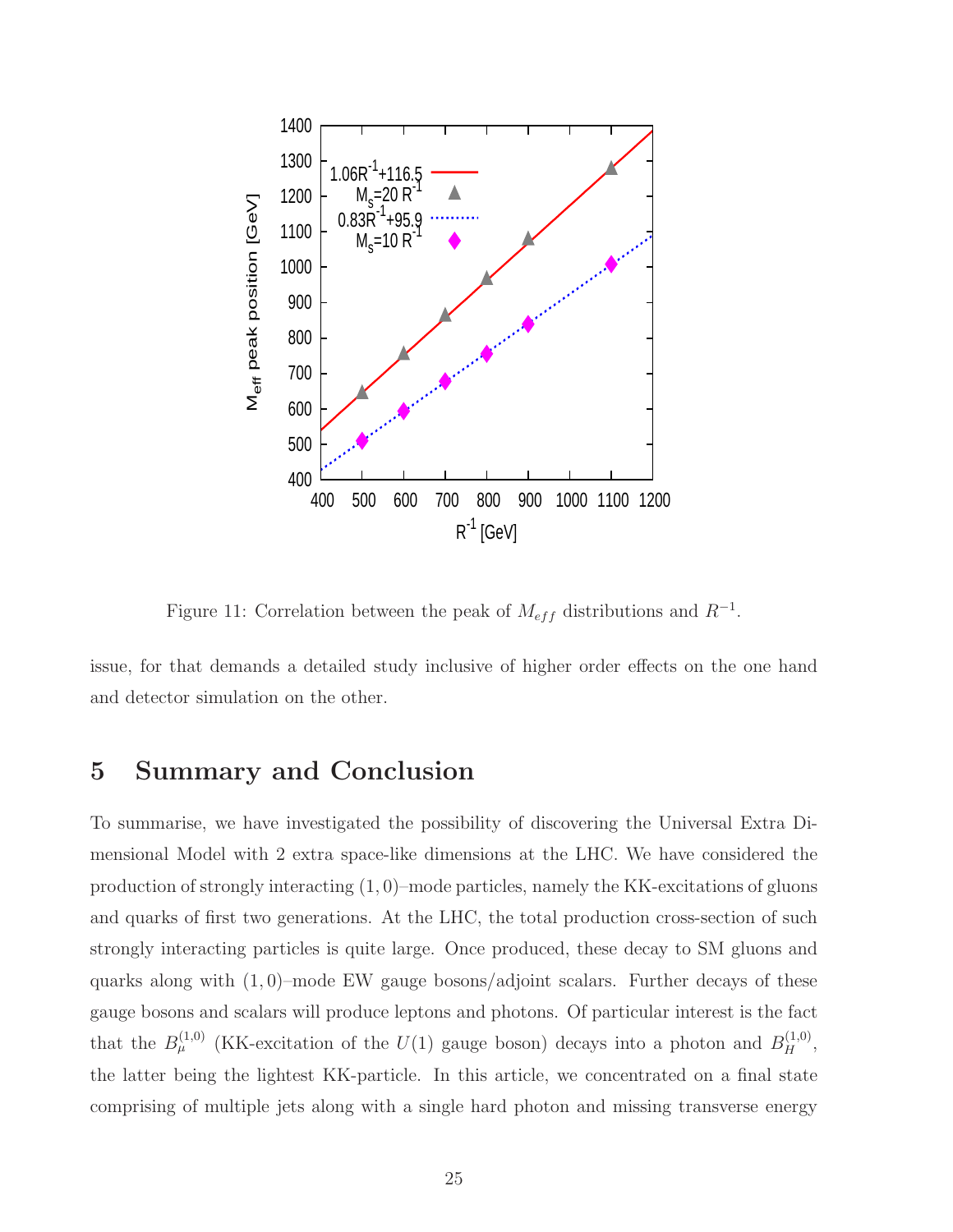(due to the production of a pair of  $B_H^{(1,0)}$  as the end products of the decay chains). There are several Standard Model backgrounds which can mimic similar final states in the detector. We have estimated cross-sections for the signal processes using CALCHEP [\[31\]](#page-28-3) whereas the SM background processes have been estimated using ALPGEN [\[29\]](#page-28-0) and MADGRAPH [\[32\]](#page-28-4). While several different processes contribute to the background, the dominant source is the SM process  $pp \rightarrow Z\gamma + n$ -jets. Comparing several kinematic distributions for signal and background processes we devise kinematic cuts to enhance the signal to background ratio. The analysis reveals that the running LHC experiment at 7 TeV (14 TeV) will explore or exclude 2 UED models with  $R^{-1}$  upto 700 GeV (1 TeV).

There are a few things which need to be mentioned here. The signal we have investigated in this article is, in a sense, complementary to that in Ref. [\[22\]](#page-27-11), in which the production and decay of  $(1,0)$ –mode electroweak particles have been discussed. Although it is certainly true that their signal (leptons with multijets and missing transverse energy) has a better mass reach, it should be recognized that the said signal is generic to a wide variety of new physics scenarios. And while such models can, in principle, be distinguished from most of the popular supersymmetric scenarios by virtue of the relatively closely packed spectrum, the said signal would also arise in the one-dimensional UED model as well. It is here that the virtue of the hard photon in our final state (arising from the decay  $B_{\mu}^{(1,0)} \to B_{H}^{(1,0)} + \gamma$ ) lies. As such a hard photon would not arise in the minimal UED models, this affords us a possible means of distinguishing between these two scenarios.

At this stage, it would not be very irrelevant to comment on a very similar model [\[34\]](#page-28-5), in which mUED is embedded in a higher dimensional manifold with a flat geometry. As a result,  $B_{\mu}^{(1)}$ , the lightest of the SM KK-excitations, is not stable any more, but decays to a photon and a graviton with a 100% branching ratio. Consequently, in such a model, two hard photons emerge in the final state, with missing energy resulting from the gravitons. While such a final state can occur in the 2UED scenario as well, (if both decay chains end in  $B_{\mu}^{(1,0)} \to B_{H}^{(1,0)} + \gamma$ , note that this particular chain has a relatively small cumulative branching fraction. As a result, final states with a single photon (along with multijets and missing transverse energy) will far outnumber those with a pair of such photons. Such a hierarchy in the final state is quite the opposite of the situation of Ref. [\[34\]](#page-28-5), thereby allowing to differentiate between these two scenarios as well[7](#page-25-0) .

<span id="page-25-0"></span><sup>7</sup>The situation for gauge mediated supersymmetry breaking models is similar to that in Ref. [\[34\]](#page-28-5), except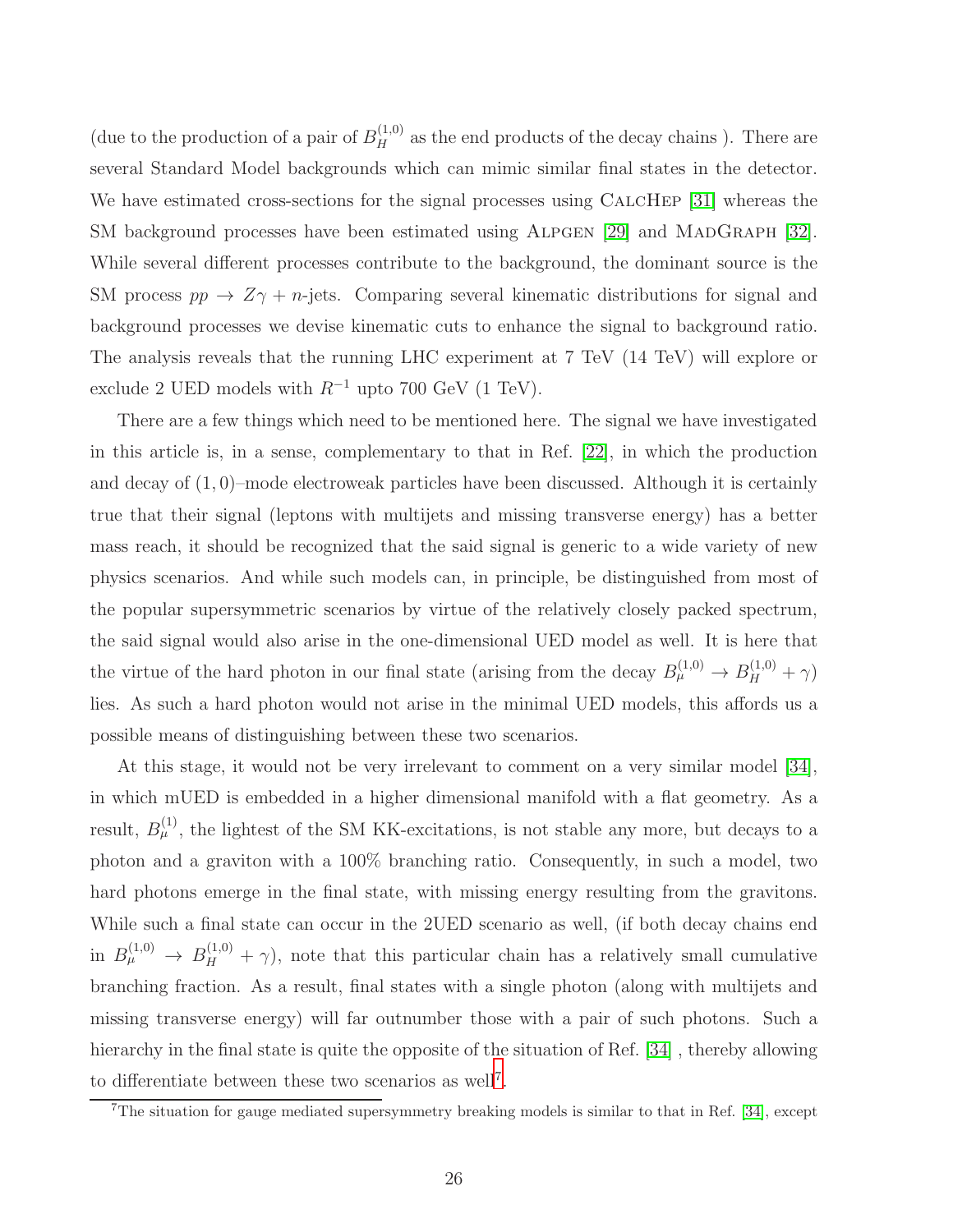Finally, we have shown that there exists a correlation between the peak position of  $M_{eff}$ distribution and  $R^{-1}$ . However, the above peak position also depends on the cut-off scale  $M_s$ . Consequently, it would not be possible to determine  $R^{-1}$  or  $M_s$  only by measuring the  $M_{eff}$  distribution. An umambiguous measurement of parameters thus calls for further experimental measurement of quantities depending on these two parameters.

### 6 Acknowledgments

DC acknowledges illuminating discussions with Mihoko Nojiri, Yasuhiro Okada and Kohsuke Tobioka. AD acknowledges partial financial support from the UGC-DRS programme of the Department of Physics, Calcutta University. DKG acknowledges partial support from the Department of Science and Technology, India under the grant SR/S2/HEP-12/2006. DKG also thanks the High Energy Physics Group of ICTP for hospitality at a later stage of the project. KG was partially supported by funding available from the Department of Atomic Energy, India, for the Regional Centre for Accelerator-based Particle Physics (RECAPP), Harish-Chandra Research Institute. Authors would like to thank A. Kundu for pointing out a typo in the legend of Fig.11.

## <span id="page-26-0"></span>References

- [1] N. Arkani-Hamed, S. Dimopoulos and G. R. Dvali, Phys. Lett. B 429, 263 (1998); I. Antoniadis, N. Arkani-Hamed, S. Dimopoulos and G. R. Dvali, Phys. Lett. B 436, 257 (1998)
- <span id="page-26-2"></span><span id="page-26-1"></span>[2] L. Randall and R. Sundrum, Phys. Rev. Lett. 83, 3370 (1999);
- <span id="page-26-3"></span>[3] T. Appelquist, H. C. Cheng and B. A. Dobrescu, Phys. Rev. D 64, 035002 (2001); H. C. Cheng, K. T. Matchev and M. Schmaltz, Phys. Rev. D 66, 056006 (2002).
- [4] K. R. Dienes, E. Dudas and T. Gherghetta, Nucl. Phys. B 537, 47 (1999)
- <span id="page-26-4"></span>[5] K. R. Dienes, E. Dudas and T. Gherghetta, Phys. Lett. B 436, 55 (1998);
- [6] G. Bhattacharyya, A. Datta, S. K. Majee and A. Raychaudhuri, Nucl. Phys. B 760, 117 (2007).

that the spectrum is not as degenerate.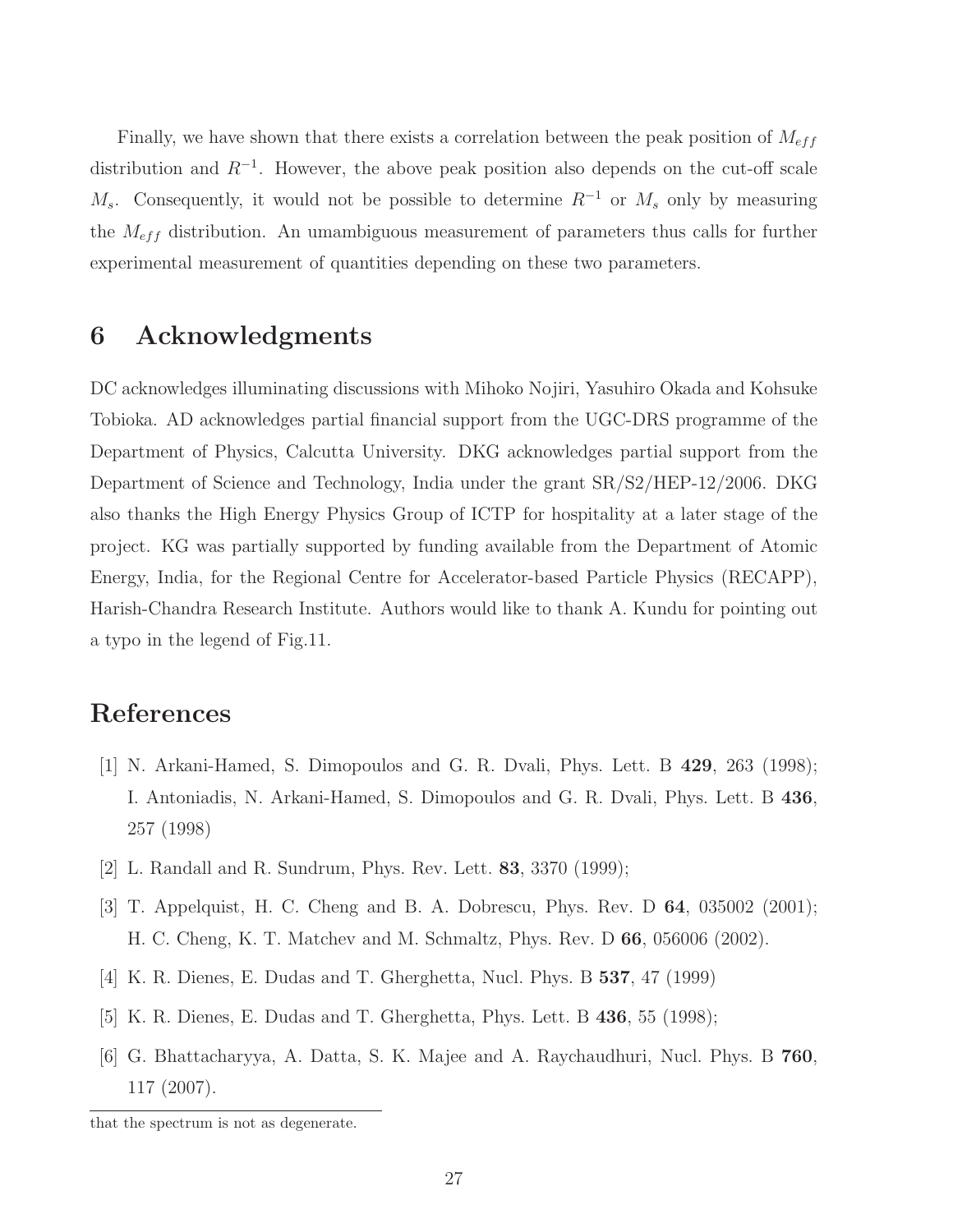- <span id="page-27-0"></span>[7] G. Servant and T. M. P. Tait, Nucl. Phys. B 650, 391 (2003).
- [8] K. Kong and K. T. Matchev, JHEP 0601, 038 (2006).
- <span id="page-27-1"></span>[9] M. Kakizaki, S. Matsumoto and M. Senami, Phys. Rev. D 74, 023504 (2006) [\[arXiv:hep-ph/0605280\]](http://arxiv.org/abs/hep-ph/0605280).
- <span id="page-27-2"></span>[10] G. Belanger, M. Kakizaki and A. Pukhov, [arXiv:1012.2577](http://arxiv.org/abs/1012.2577) [hep-ph].
- <span id="page-27-3"></span>[11] G. Burdman, B. A. Dobrescu, E. Ponton, JHEP 0602, 033 (2006).
- <span id="page-27-5"></span>[12] B. A. Dobrescu, E. Ponton, JHEP 0403, 071 (2004).
- <span id="page-27-6"></span>[13] T. Appelquist, B. A. Dobrescu, E. Ponton and H. U. Yee, Phys. Rev. Lett. 87, 181802 (2001).
- <span id="page-27-4"></span>[14] B. A. Dobrescu and E. Poppitz, Phys. Rev. Lett. 87, 031801 (2001).
- <span id="page-27-8"></span>[15] B. A. Dobrescu, D. Hooper, K. Kong and R. Mahbubani, JCAP 0710, 012 (2007).
- <span id="page-27-14"></span>[16] G. Burdman, B. A. Dobrescu and E. Ponton, Phys. Rev. D 74, 075008 (2006)  $\arXiv:hep-ph/0601186$ .
- <span id="page-27-9"></span>[17] B. A. Dobrescu, K. Kong and R. Mahbubani, JHEP 0707, 006 (2007) [\[arXiv:hep-ph/0703231\]](http://arxiv.org/abs/hep-ph/0703231).
- <span id="page-27-7"></span>[18] A. Freitas and K. Kong, JHEP 0802, 068 (2008) [\[arXiv:0711.4124](http://arxiv.org/abs/0711.4124) [hep-ph]].
- <span id="page-27-10"></span>[19] H. Dohi and K. y. Oda, Phys. Lett. B 692, 114 (2010) [\[arXiv:1004.3722](http://arxiv.org/abs/1004.3722) [hep-ph]].
- [20] K. Ghosh and A. Datta, Nucl. Phys. B 800, 109 (2008) [\[arXiv:0801.0943](http://arxiv.org/abs/0801.0943) [hep-ph]].
- <span id="page-27-11"></span>[21] K. Ghosh and A. Datta, Phys. Lett. B 665, 369 (2008) [\[arXiv:0802.2162](http://arxiv.org/abs/0802.2162) [hep-ph]].
- <span id="page-27-12"></span>[22] K. Ghosh, JHEP 0904, 049 (2009)
- <span id="page-27-13"></span>[23] E. Ponton and L. Wang, JHEP 0611, 018 (2006) [\[arXiv:hep-ph/0512304\]](http://arxiv.org/abs/hep-ph/0512304).
- <span id="page-27-15"></span>[24] D. N. Spergel *et al.* [WMAP Collaboration], Astrophys. J. Suppl. **170**, 377 (2007).
- <span id="page-27-16"></span>[25] J. Pumplin, D. R. Stump, J. Huston, H. L. Lai, P. M. Nadolsky and W. K. Tung, JHEP 0207, 012 (2002).
- <span id="page-27-18"></span>[26] D. Stump, J. Huston, J. Pumplin, W. K. Tung, H. L. Lai, S. Kuhlmann and J. F. Owens, JHEP 0310, 046 (2003).
- <span id="page-27-17"></span>[27] H. Murayama, M. Nojiri, K. Tobioka, [\[arXiv:1107.3369](http://arxiv.org/abs/1107.3369) [hep-ph]].
- [28] B. Bhattacherjee and K. Ghosh, Phys. Rev. D 83, 034003 (2011).